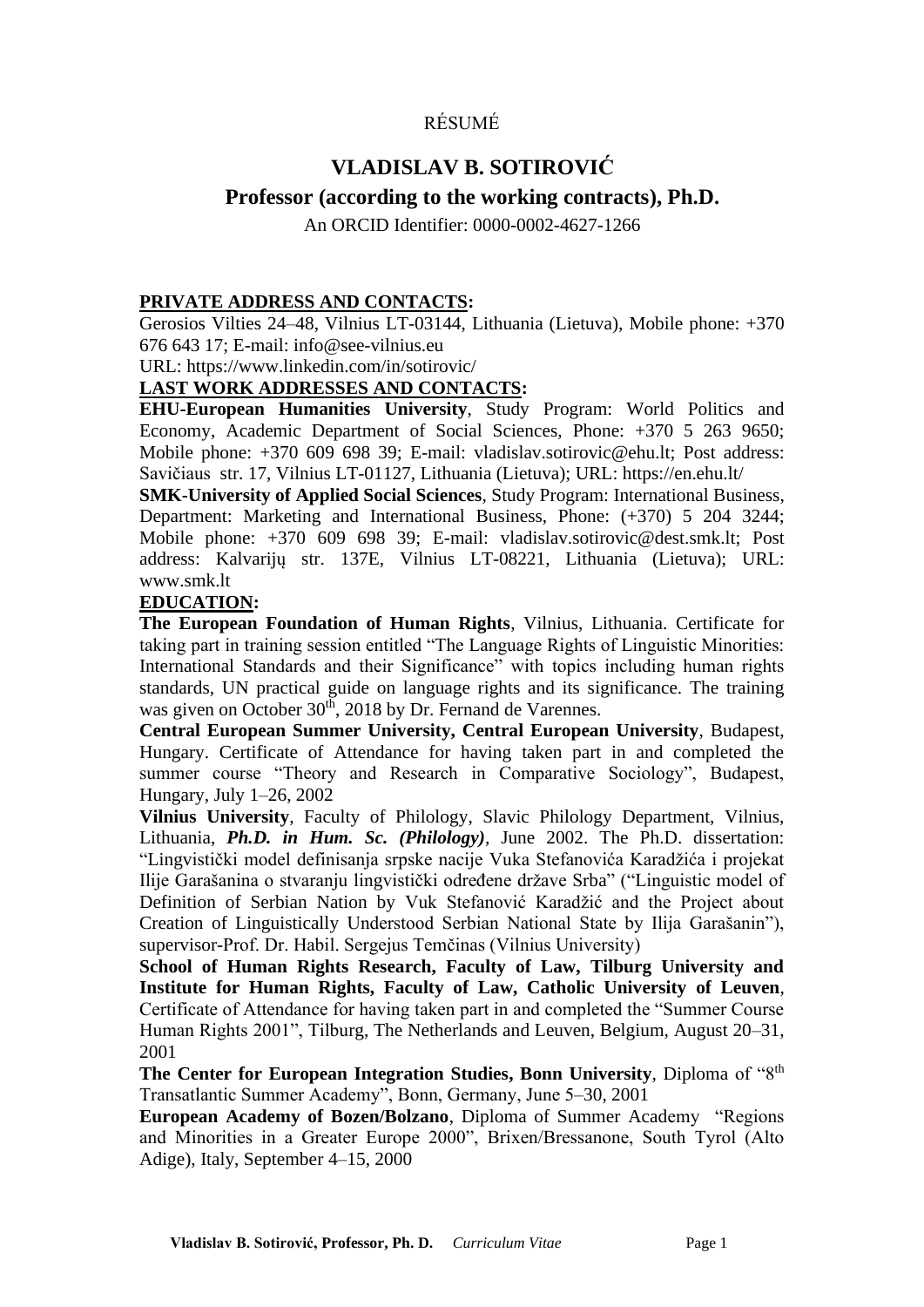**Central European University**, Budapest, Hungary, *M.A. in Southeast European Studies*, June 1997. Thesis: "Relationships Between The Yugoslav Committee in London, The National Council in Zagreb and The Royal Serbian Government During The Process of Creation of Yugoslavia", GPA: 3.45 (max. 4,00), supervisors-Prof. Ivo Banac (Yale University) and Prof. Drago Roksandić (Zagreb University)

**Central European University**, Budapest, Hungary, *M.A. in Central European History*, June 1996. Thesis: "The Creation of Yugoslavia 1914-1918". GPA: 3.50 (max. 4,00), supervisors-Prof. Ivo Banac (Yale University) and Prof. Alfred J. Rieber (Central European University)

**University of Belgrade**, Faculty of Philosophy, Yugoslavia (Serbia), *B.A. in History*, June 1991. Thesis: "Fortifications and the Urban Topography of Belgrade at the end of Middle Ages", GPA: 9.26 (max. 10), supervisors-Prof. Sima Ćirković (Belgrade University) and Prof. Rade Mihaljčić (Belgrade University)

## **MEMBERSHIP:**

**Academic Member** of the *Committee on Legal, Political and Economic Sciences*, European Humanities University, Vilnius, 2020−2022

**Academic Member** of the *Centre for Constitutionalism and Human Rights*, European Humanities University, Vilnius, 2020−2022

**Academic Member** of the *Athens Institute for Education and Research*, History Research Unit and the Politics & International Affairs Research Unit since 2016; URL: www.atiner.gr

## **CERTIFICATES:**

**Guide Certificate** Nr. 15690 issued by Lithuanian State Consumer Rights Protection Authority on April  $16^{th}$ , 2019

## **WORK EXPERIENCE:**

**Senior lecturer** of "Introduction to Asian Studies" at EHU-European Humanities University, Vilnius, Lithuania, 2020−2022

**Senior lecturer** of "Politics of the European Union" and "World Politics" at EHU-European Humanities University, Vilnius, Lithuania, 2020−2022

Senior lecturer of "Quality Management", "Tourism Resources and Geography", "Doing Bussiness in Emerging Market Economies", "Intercultural Communication", ", Visual Semiotics", "Emerging Markets" and "The Single Market of the European Union" at SMK-University of Applied Social Sciences, Vilnius, Lithuania, 2016−2021

**Senior lecturer** of "Middle East Studies" and "Mediterranean Studies" at the Mykolas Romeris University, Vilnius, Lithuania, 2016−2018

**Senior lecturer** of "Ethnicity, Multiculturalism and Globalisation", "Balkan Nationalism and Ethnic Conflicts", "Europeanisation: Process and Results", "Geopolitics in Central Asia and the Caucasus", "Democracy: Past, Present, Future", "Global Politics: Theories, International Relations and Security", "Comparative History of Central and Southeast Europe", "Contemporary Asia-Pacific: Politics, International Relations and Economic Development", "Korean Society and Culture" and "Eastward Enlargement of the European Union" at the Institute of Political Sciences (Faculty of Strategic Management and Politics) at the Mykolas Romeris University, Vilnius, Lithuania, 2007−2018 (ERASMUS programme)

**Senior lecturer** of "European Studies" and "Political Systems of European States" at SMK - University of Applied Social Sciences, Vilnius, Lithuania, 2009−2011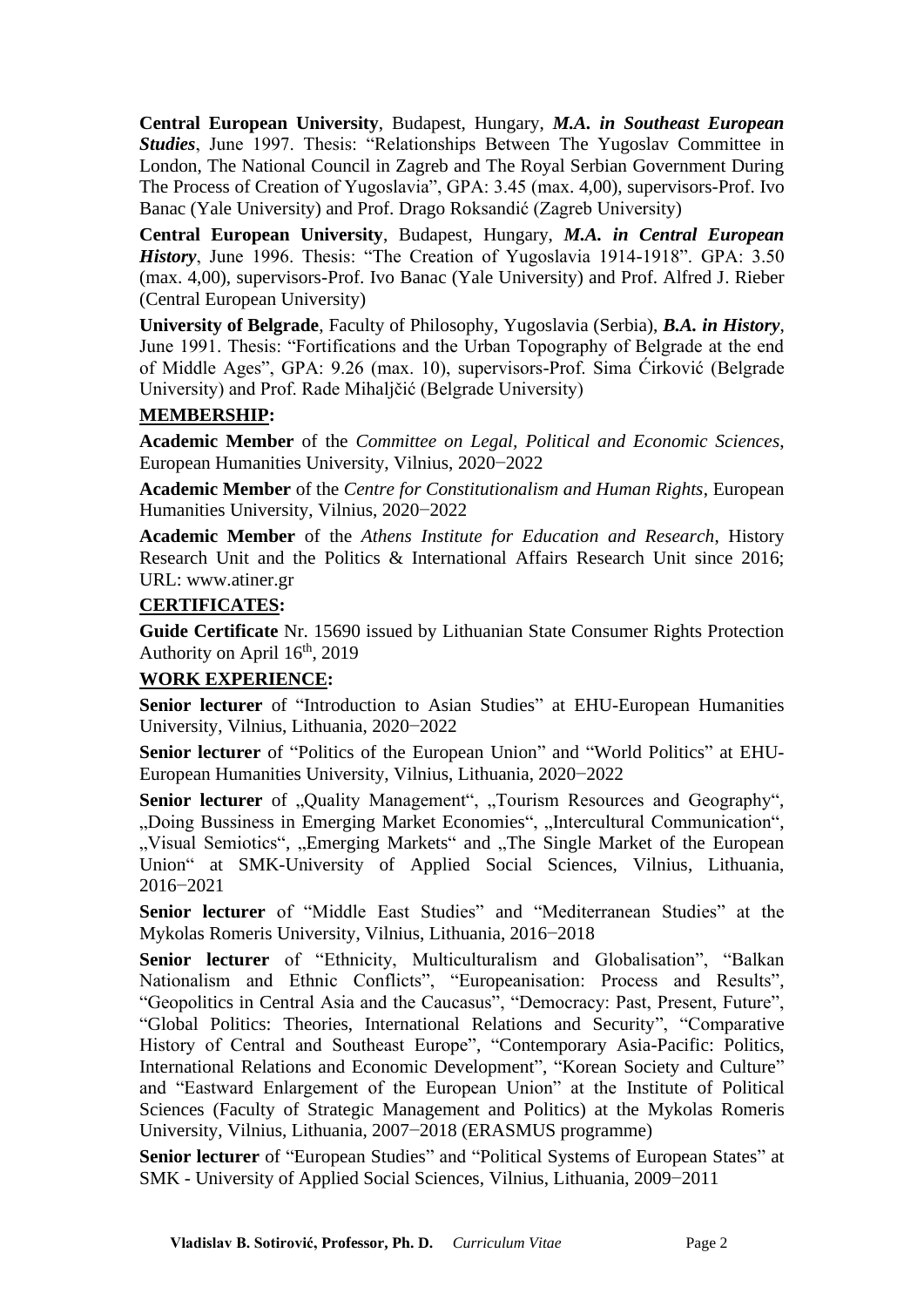**Senior lecturer** of "Politics of the Balkan States" at the Political Science Dept. (Faculty of Political Science and Diplomacy) at Vytautas Magnus University, Kaunas, Lithuania, 2009−2011

**Senior lecturer** of "Region of the South Europe in the 20−21 century" at the Department of Political Science (Faculty of Strategic Management and Politics) at the Mykolas Romeris University, Vilnius, Lithuania, 2009−2010

**Senior lecturer** of "Region of the Middle East and North Africa in the 20−21 century" at the Mykolas Romeris University, Vilnius, Lithuania, 2009−2010

**Senior lecturer** of "Serbian Language" at the Foreign Languages Center at Vytautas Magnus University, Kaunas, Lithuania, 2009−2013

Senior lecturer of "Political Science" at the Department of Political Science (Faculty of Strategic Management and Politics) at the Mykolas Romeris University, Vilnius, Lithuania, 2007−2009

**Senior lecturer** of "European integration" at the Department of Political Science (Faculty of Strategic Management and Politics) at the Mykolas Romeris University, Vilnius, Lithuania, 2007−2016

**Senior lecturer** of "Applied Political Sociology" at the Department of Political Science (Faculty of Strategic Management and Politics) at the Mykolas Romeris University, Vilnius, Lithuania, 2007−2010

**Senior lecturer** of "The Ethnicity, Multiculturalism and Globalization" at the European Humanities University, Vilnius, Lithuania, 2006−2010

**Senior lecturer** of 1) "Balkan Nationalism and Ethnic Conflicts, 1477–to the present time", 2) "Balkan Security – Problems and Perspectives, 1815–to the present time", 3) "History of the Early Byzantine Empire, 330–846", 4) "Comparative History of Central and South Eastern Europe: 1683 – to the present time", 5) "Serbian Language and Philology", 6) "Ottoman History", 7) "South Slavs' History", 8) "Introduction to the Czech Philology", 9) "South Slavic Sociolinguistics", and 10) "The Ethnicity, Multiculturalism and Globalization" at the Faculty of Philology, Slavic Philology Department (1998; 2000–2007), Faculty of Philology, Slavic Studies Department (2007–2008) and the Faculty of History, Department of History of Theories and Culture (2000–2006), Vilnius University, Vilnius, Lithuania

**Senior lecturer** of 1) "Southeast European States and their Majorities and Minorities in Conflict: Origins, History, Politics and Resolution", and 2) "Stateless Cultures and Minorities in the Balkans: Challenge of Transition", Center for Stateless Cultures, Faculty of History, Vilnius University, Vilnius, Lithuania, 2001–2003

**Senior Research Fellow** at the Faculty of Philology, Slavic Philology Department and Slavic Studies Department, Vilnius University, Vilnius, Lithuania, 1998; 2000−2008

**Researcher** on individual research project "Serbia, Montenegro and Albanian Independence, 1912–1913", 2000–2002 sponsored by Research Support Scheme, Prague–Soros Foundation, New York, USA

**Research Room Coordinator**, Open Society Archives at Central European University, Budapest, Hungary, 1999–2000

**Political analyst** upon international politics and Balkan affairs at several international websites, November 2008-onward

**Columnist** upon Balkan and Southeast European affairs at Serbian national daily *Politika* (Belgrade), 2019−onward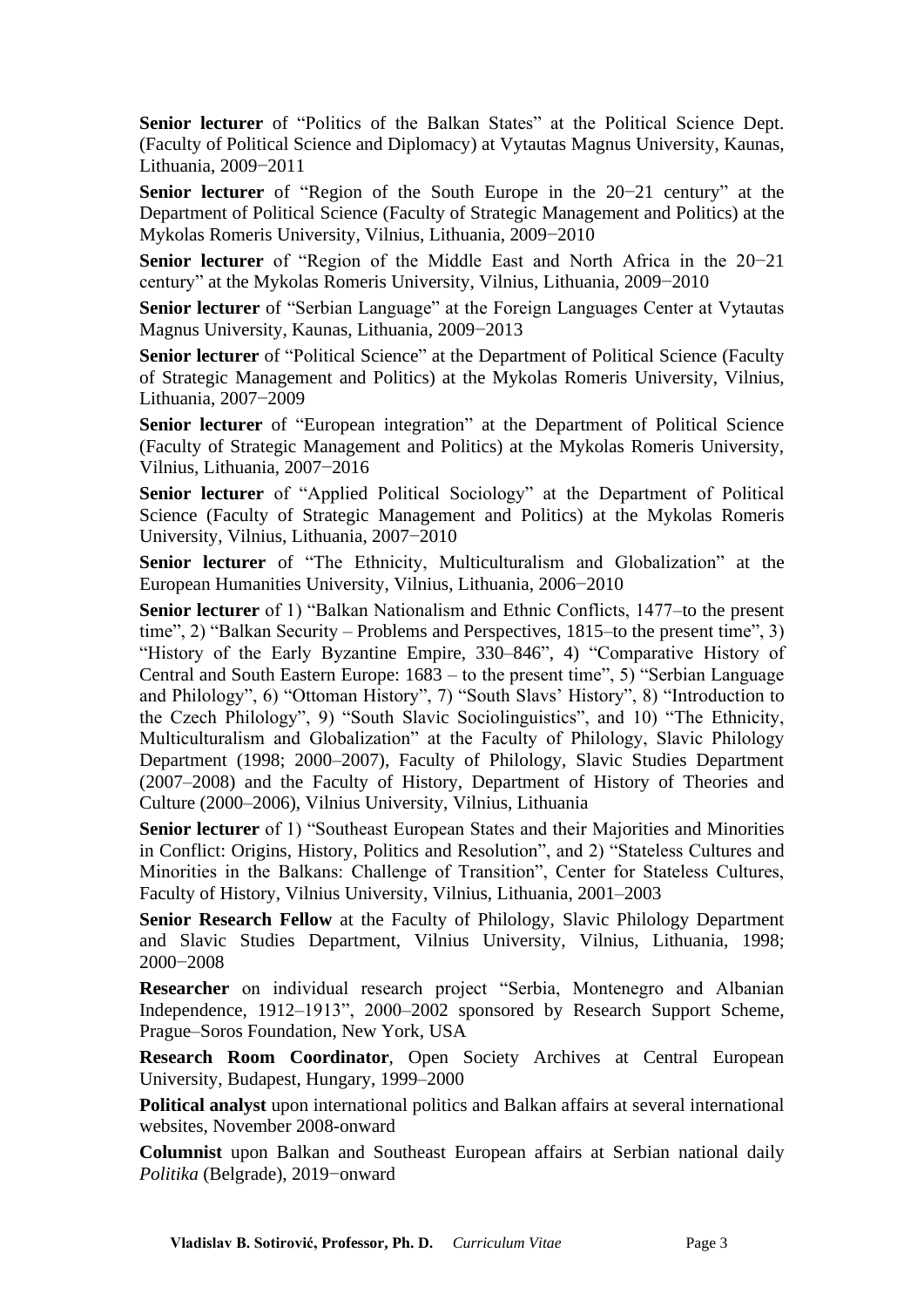**Columnist/Correspondent** upon Baltic affairs at the International Desk of Serbian national daily *Dnevnik* (Novi Sad), 2004−2005

**Columnist/Correspondent** upon Balkan and Southeast European affairs at the International Desk of Lithuanian national daily *Respublika*, 1998–2001/2007–2008

**Columnist/Correspondent** upon Balkan and Southeast European affairs at the International Desk of Lithuanian national daily *Vakarų Ekspresas*, 2007–2008

**Research Assistant** in the Central European University, History Department, Budapest, Hungary, enrolled in the project "The Origins of the Cold War", 1999, supervised by Prof. Alfred J. Rieber (Central European University)

**Assistant** in the writing of the Lithuanian Encyclopaedia, 1998−2008

**Columnist** at the "Rytai-Vakarai" of Lithuanian national daily *Lietuvos Rytas,* 1998

**Research Project Assistant** enrolled in the project: "Post-Communist Democratization" organized by the Department of Political Science, Melbourne University, Australia, 1996–1997, supervised by Prof. Leslie T. Holmes (Melbourne University) and Prof. John S. Dryzek (Melbourne University/Australian National University, Canberra). The results of the research project are published in the chapter "Yugoslavia", pp. 57–75 in Dryzek S. J, Holmes T. L., *Post-Communist Democratization. Political Discourses Across Thirteen Countries*, Cambridge University Press, Cambridge, UK, 2002, pp. 300 (participation in the project and authorship credit confirmed on pp. x and xii)

**Research Assistant** in the Faculty of Dramatic Arts, University of Belgrade, Belgrade, Yugoslavia (Serbia), enrolled in the project: "Hundred Years of the Public Transport in Belgrade", 1991–1992, supervised by Prof. Dejan Kosanović (Belgrade University)

#### **AWARDS:**

**COST, European Cooperation in the Field of Scientific and Technical Research**, grant for participation in Action IS0803 "Remaking Eastern Borders in Europe: A Network Exploring Social, Moral and Material Relocations of Europe's Eastern Peripheries", January 2009−January 2013

**Open Society Archives** at Central European University, Budapest, Hungary grant for a monthly archival research upon the dissolution of Yugoslavia, 1990–1995, January 5–February 5, 2005.

**Central European University,** Budapest, Hungary grant for participation in international conference "Recent Pasts: Looking Back, 2003–1933" at New Europe College, Romanian Institute for Recent History and Institute for Political Research, University of Bucharest in Bucharest, Romania, May 21–23, 2004.

**Special Projects Office, Special and Extension Programs – Central European University**, Budapest, Hungary, awarded Junior Visiting Research Fellowship at the History Dept. of Central European University, Budapest, Hungary, July 3–August 3, 2003

**The USAID** grant for participation in "Workshop for new Doctoral Research on the History of Southeast Europe" in Sofia, Bulgaria, organized by the Center for Democracy and Reconciliation in Southeast Europe, Thessaloniki, Greece and the Centre for Advanced Study, Sofia, Bulgaria, June 26–28, 2003

**Södertörns högskola, University College**, Baltic and East European Graduate School grant for participation in a conference for young scholars in the humanities: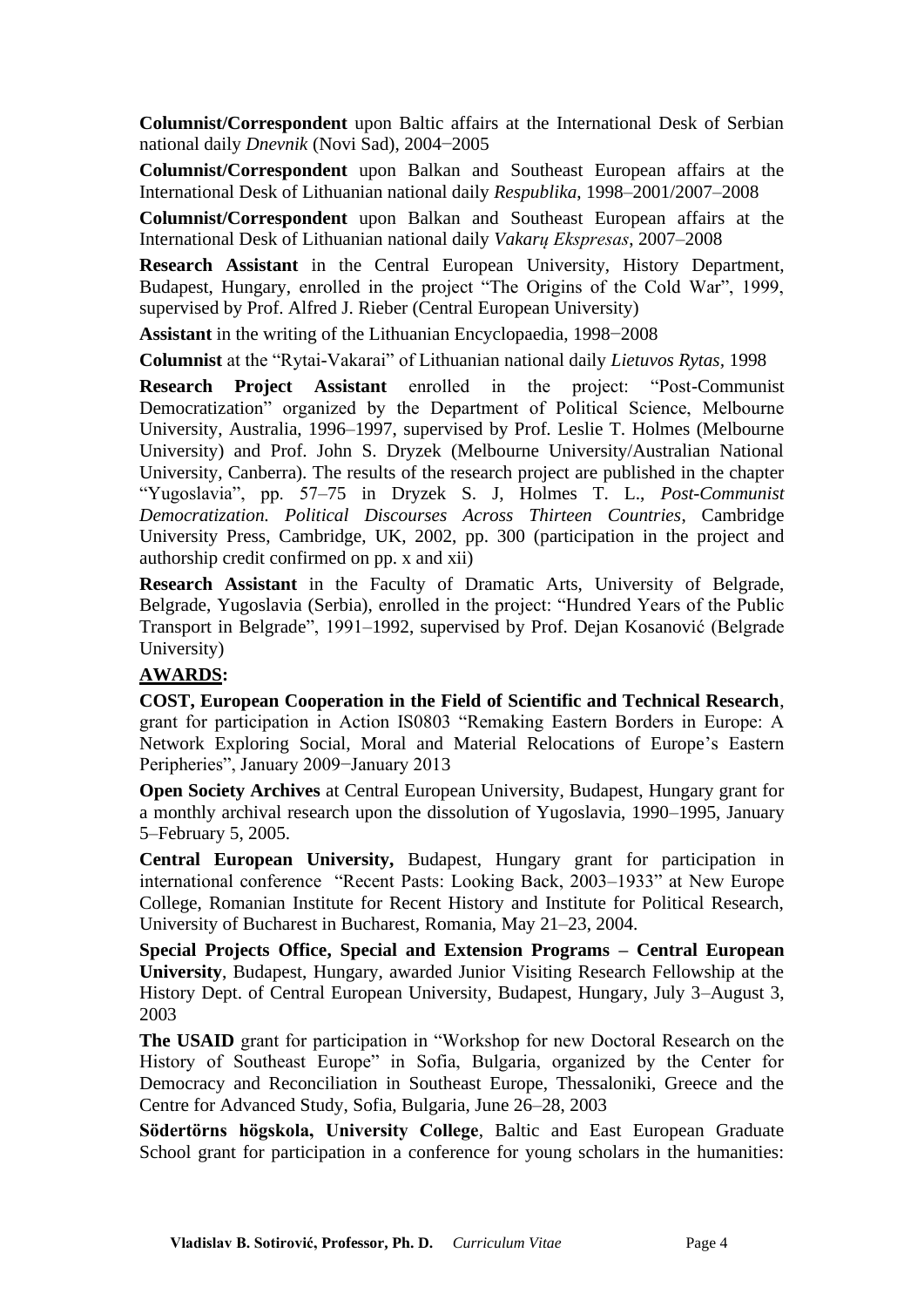**"Statehood Beyond Ethnicity: Comparative and Trans-National Perspectives in Europe"**, Fleminsberg near Stockholm, Sweden, June 13–14, 2003

**Central European Summer University, Central European University,** Budapest, Hungary. Scholarship, accommodation and travel expenses for the summer course "Theory and Research in Comparative Sociology", Budapest, Hungary, July 1–26, 2002

**Special Convention "Nationalism, Identities and Regional Co-operation: Compatibilities and Incompatibilities"**, convention fee, accommodation and travel expenses, June 4–9, 2002, Forli, Italy, organised by the Centro per l'Europa Centro Orientale e Balcanica, the Association for the Study of Nationalities and held under the auspices of the Europe and the Balkans International Network, with the participation of the Italian Association for Slavic Studies and the European Association for Comparative Economic Systems, Bologna University and the Municipality of Forli

**School of Human Rights Research, Faculty of Law, Tilburg University, and Institute for Human Rights, Faculty of Law, Catholic University of Leuven,**  scholarship, accommodation and travel expenses for "Summer Course Human Rights 2001", Tilburg, The Netherlands, Leuven, Belgium, August 20–31, 2001

**The Center for European Integration Studies**, Bonn, scholarship, accommodation and travel expenses for the "8th Transatlantic Summer Academy", Bonn, Germany, June 5–30, 2001

**European Academy Bozen/Bolzano**, scholarship, accommodation and travel expenses for the Summer Academy "Regions and Minorities in a Greater Europe 2000", Brixen/Bressanone, South Tyrol (Alto Adige), Italy, September 4–15, 2000

**Research Support Scheme**, Soros Foundation, Prague, Czech Republic-USA, grant for individual research-project "Serbia, Montenegro and Albanian Independence, 1912–1913", July 2000–July 2002

**Soros Foundation Postgraduate Scholarships**, Central European University, Budapest College, Budapest, Hungary, 1995–1996 and 1996–1997

**Undergraduate Scholarship** of Republican Foundation for a support of the young scientific the rising generations, Republic of Serbia, Yugoslavia (Serbia), 1987–1991

**Undergraduate Scholarship**, Faculty of Philosophy, Belgrade University, Belgrade, Yugoslavia (Serbia), 1985–1991

**Financial Support** for all participated scientific conferences by the organizers or/and the home university and for participation in ERASMUS/SOCRATES Program

#### **ACADEMIC ACTIVITIES:**

**Participant at the 10th International Scientific Conference "Crossing Boundaries**  in Culture and Communication", May 28<sup>th</sup>, 2021, Department of Foreign Languages, Romanian-American University, Bucharest, Romania with the research paper presentation "Disintegration of Serbo-Croat Language and Linguistic Policy in Bosnia-Herzegovina: Making Boshnjak Ethnonational Identity by Transformation of Regional Dialect into Bosnian Language"

**Participant at the Tenth International Scientific-Practical Conference "The Development of Political Science: European Practices and National Perspectives"**, December 1<sup>st</sup>, 2020, Department of Political Science and Public Administration, Faculty of History, Political Science and International Relations, Research Institute of European Integration and Regional Studies of Yuriy Fedkovych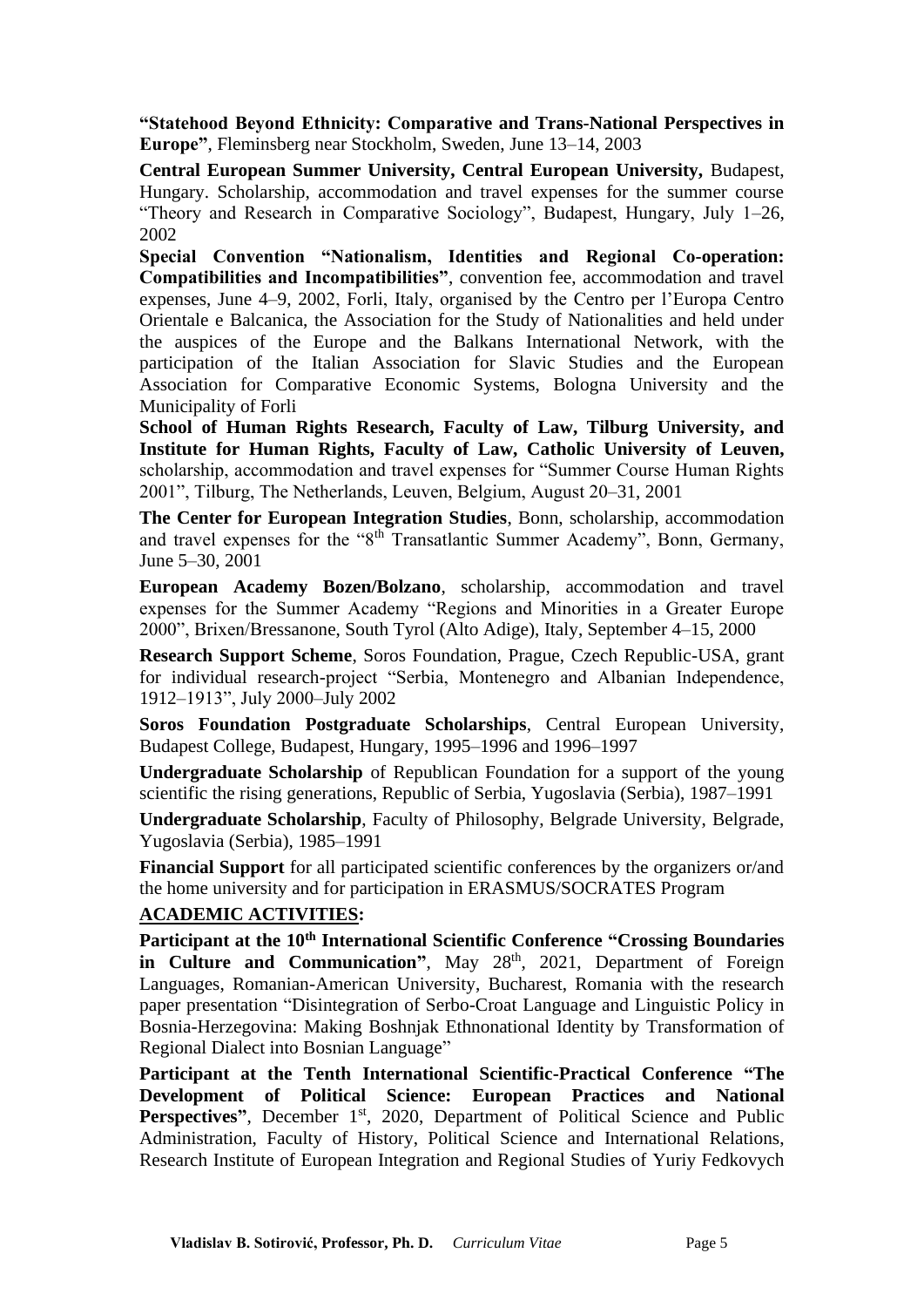Chernivtsi National University, Chernivtsi, Ukraine with the research paper presentation "Electoral Politics in Serbia and the First Multi-Party Elections in 1990"

**Visiting lecturer at the Lisboa School of Economic & Management**, Lisbon University, Lisbon, Portugal, December 5−9, 2016. Given lectures: "In Search for Self-Identity: Who are the Montenegrins?"; "Bosniak Identity and Bosnian Language" and seminars: "Srebrenica Massacre: Reality and Propaganda"; "Kosovo Between Independence and Minority Protection" (sponsored by ERASMUS+ Program)

**Participant at the International Scientific Conference "Dichotomies and Shares in Cultural and Social Contexts"**, September 22−23rd, 2016, Lithuanian Institute of History, Vilnius, Lithuania, with the research paper presentation "The Idea of Greater (United) Croatia by Pavao Ritter Vitezović: An Early-Modern Model of the National Identity and Creation of the National State of the Croato-Slavs"

Peer reviewer of article: "A Newly Creative Kurdish Constitution in Northern Syria" for the journal *Creativity Studies*, Dept. of Philosophy, and Communication at Vilnius Gediminas Technology University (VGTU), Vilnius, Lithuania, 2016

**Visiting lecturer at the Institute of Political Science,** the Faculty of Social Sciences and Philosophy, Leipzig University, Leipzig, Germany, December, 7−11, 2015. Given lectures: "Cultural Identity and European Unification", "State-Building, Political System and Ethnic Conflicts in the FYR Macedonia", "Lithuania Between the West & East: Culture, History, Politics & Political System" (sponsored by ERASMUS+ Program)

**Participant at the International Conference "European Union and Byzantium - Cultural Heritage, History and Perspectives: The World of the Justinian the Great and European Civilization (565−2015)"**, October 23−25, 2015, Vilnius, Lithuania, organized by the Greek Society of Lithuania - "Pontos" with the research paper presentation . The Foundation of Christian Constantinople"

**Visiting lecturer at the Institute of Political Science,** the Faculty of Law, Eötvös Loránd University, Budapest, Hungary, April, 20−24, 2015. Given lectures: "How to Achieve a Pan-European Identity?", "The FYR of Macedonia After The Ohrid Agreement in 2001: Democracy, State-Building and Multiethnic Cohabitation", "Lithuania Between The West & East: Culture, History, Politics & Political System" (sponsored by ERASMUS+ Program)

**Visiting lecturer at the Lisboa School of Economic & Management**, Lisbon University, Lisbon, Portugal, December 1−5, 2014. Given lecture: "Balkan Nationalism and Destruction of Yugoslavia" (sponsored by ERASMUS+ Program)

**Participant at the SOCIN 3rd International Interdisciplinary Conference on**  Social Innovation, October 23-24<sup>th</sup>, 2014, Mykolas Romeris University, Vilnius, Lithuania, with the research paper presentation "Nationalism and Territorial Claims of the Yugoslavs"

**Visiting lecturer at the Faculty of Social Sciences, Department of Political Science** at the Masaryk University, Brno, Czech Republic, March 24−28, 2014. Given lecture: "Selected Issue on European Identity" (sponsored by ERASMUS/SOCRATES Program)

**Visiting lecturer at the Department of Global Political Studies**, Malmö University, Malmö, Sweden, March 3−7, 2014. Given lecture: "Balkan Nationalism and Destruction of Yugoslavia" (sponsored by ERASMUS/SOCRATES Program)

**Peer reviewer** of the article: Miroslav Svirčević, "Serbian Local Government under the Rule of the Constitutionalists: 1842−58", Serbian Studies. Journal of the North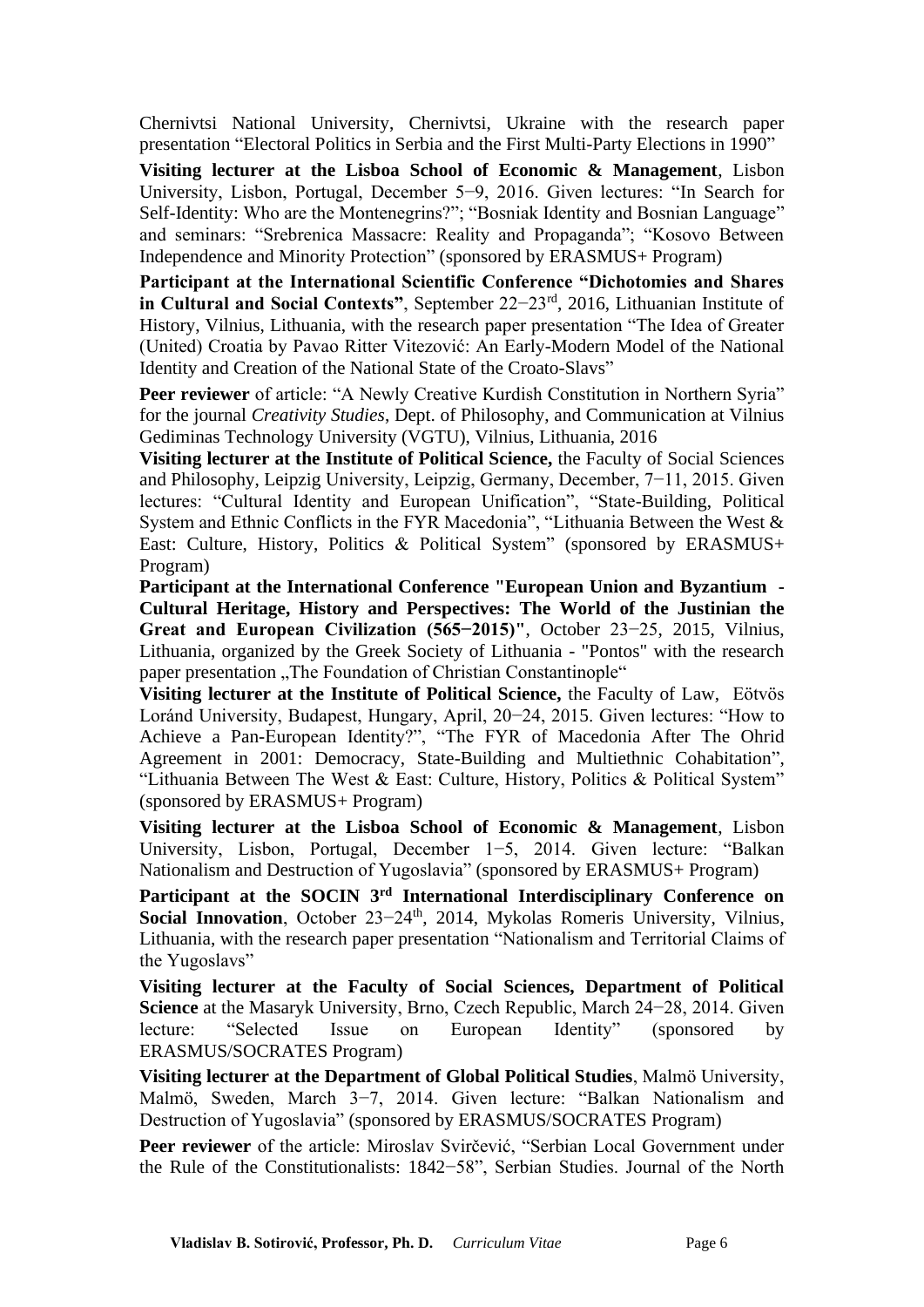American Society for Serbian Studies, Vol. 25, No. 2, 2011 (2014), Slavica Publishers, Indiana University, Bloomington, USA, pp. 119−142

**Visiting lecturer at the Institute of Political Science,** the Faculty of Law, Eötvös Loránd University, Budapest, Hungary, November 4−8, 2013. Given lecture: "Balkan Nationalism and Destruction of Yugoslavia" (sponsored by ERASMUS/SOCRATES Program)

**Participant at the International Scientific Conference "Self and Others in the**  Contemporary Research", October 24–25<sup>th</sup>, 2013, Lithuanian Institute of History, Vilnius with the research paper presentation "The European Union and the European Identity"

**Participant at the SOCIN 2nd International Interdisciplinary Conference on Social Innovation**, October 10−11<sup>th</sup>, 2013, Mykolas Romeris University, Vilnius with the research paper presentation "How to Achieve a Pan-European Identity?"

**Participant at the International Scientific Conference "Sustainable Multilingualism: Research, Studies, Culture"**, September 27−28, 2013, at Vytautas Magnus University, Kaunas, Lithuania, organized by the Institute of Foreign Languages with the research paper presentation "Shaping of a Modern Serbian Nation and State-Building"

**Participant at the International Conference "European Union and Cultural Heritage of Byzantium: Byzantine Commonwealth of Nations and Its Significance for European Civilization"**, September 12−15, 2013, Vilnius, Lithuania, organized by the Greek Society of Lithuania - "Pontos" with the research paper presentation "The Greekness of the Byzantine Empire"

**Virtual participant at the Scientific Conference, Section 9: Art, Religion, History,**  Culturology, Philosophy, June 10–15<sup>th</sup>, 2013, Research paper presentation: "Kosovo and the Caucasus: A Domino Effect" (Paper's online presentation: http://www.scieconf.com/actual-conferences-and-papers/?pa=9&cmd=det)

**Visiting lecturer at the Faculty of Economics, Legal and Political Sciences** at the University of Cagliari, Sardinia, Italy, May 6−10, 2013. Given lectures: "Balkan Nationalism and Destruction of Yugoslavia" and "Shaping Modern Serbian Ethnolinguistic Nation and National State-Building in the First Half of the  $19<sup>th</sup>$ century" (sponsored by ERASMUS/SOCRATES Program)

**Participant at the Second EastBoardNet Conference: "Relocating Borders: A Comparative Approach"**, January 11−13, 2013, Humboldt University, Berlin, Germany, organized by the COST Action Committee (University of Manchester, UK), with the research paper presentation "Nationalism and Territorial Claims of the Yugoslavs: Challenge to Remapping the Balkans in the 21<sup>st</sup> century"

**Virtual participant at the World Congress on Administrative and Political**  Sciences conference, Qeeen Elizabeth Hotel and Spa, November 29<sup>th</sup>–December 2<sup>nd</sup>, 2012, Antalya, Turkey organized by Academic World Education & Research Center, Kyrenia, Cyprus. Research paper presentation: "Shaping Modern Serbian Ethnolinguistic Nation and National State-Building in the First Half of the  $19<sup>th</sup>$ century" (Paper ID: 21972; http://www.worldeducationcenter.eu/index.php/ADPOL/)

**Visiting lecturer at the Faculty of Political Sciences and Sociology** at the University of Granada, Spain, November 5−9, 2012. Given lecture: "How to Achieve Pan-European Identity?" (sponsored by ERASMUS/SOCRATES Program)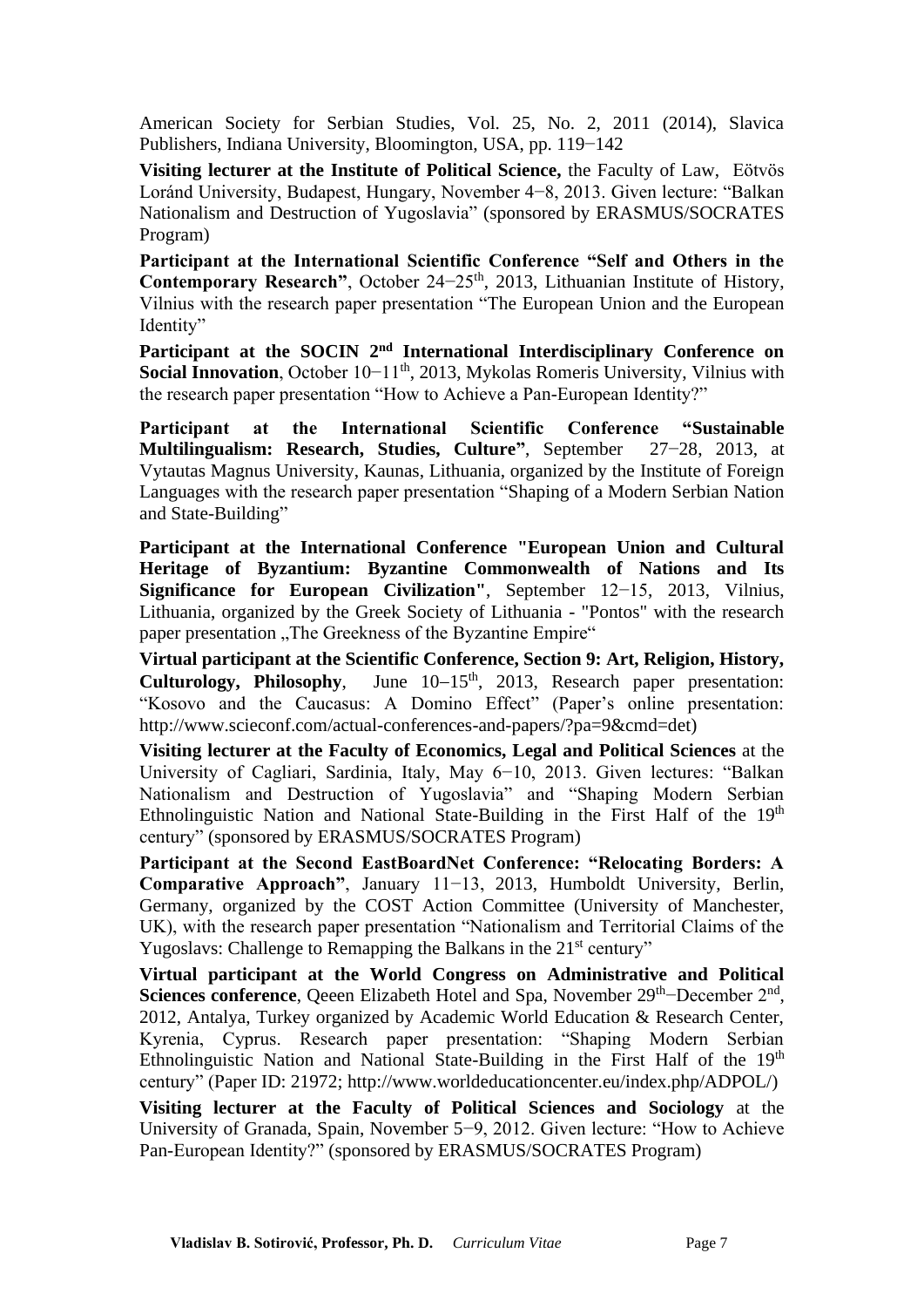**Participant at the SOCIN 1st International Interdisciplinary Conference on**  Social Innovation, October 25–26<sup>th</sup>, 2012, Mykolas Romeris University, Vilnius, Lithuania, with the research paper presentation "Fair Trade and the European Union"

**Participant at the international Fifth Annual Academic Conference "Borders, Boundaries, and Barriers: New Paradigm for the Twenty-first Century"**, March 23−24, 2012, at the LCC International University, Klaipėda, Lithuania, with the research paper presentation "Nationalism and Territorial Claims of the Yugoslavs: Challenge to Remapping the Balkans in the  $21^{st}$  c."

**Participant at the International Scientific Conference "Multilingualism and Language Studies in Higher Education"**, December 8−10, 2011, at Vytautas Magnus University, Kaunas, Lithuania, organized by the Centre of Foreign Languages with the research paper presentation "Disintegration of Ex-Serbo-Croat Language: Boshnjak Identity and Bosnian Language"

**Visiting lecturer at the Faculty of Political Science**, at the University of Pisa, Pisa, Italy, November 14−18, 2011. Given lecture: "Serbia, Kosovo and the European Union" (sponsored by ERASMUS/SOCRATES Program)

**Visiting lecturer at the Faculty of Political Science "Cesare Alfieri"**, at the University of Florence, Florence, Italy, November 7−11, 2011. Given lecture: "Cultural Identity and European Unification" (sponsored by ERASMUS/SOCRATES Program)

Participant at the International Conference "European Union and Cultural **Heritage of Byzantium: 550 Years Since the End of the Empire of Trebizond-Tragedy of the Byzantine World"**, September 23−24, 2011, Vilnius, Lithuania, organized by the Greek Society of Lithuania  $-$  "Pontos", with the research paper presentation "Byzantium after Byzantium: "Megali Idea' and United National Greek State"

**Visiting lecturer at the Faculty of Social Sciences, Department of Political Science** at the Masaryk University, Brno, Czech Republic, March 21−25, 2011. Given lecture: "Serbia, Kosovo and the European Union" (sponsored by ERASMUS/SOCRATES Program)

**Participant at the First EastBoardNet Conference: "Remaking Borders"**, January 20−22, 2011, Catania, Italy, organized by the COST Action Committee (University of Manchester, UK), with the research paper presentation "Remapping the Balkans: Shaping the Borders of United National State of Ethno-Linguistic Serbs"

**Visiting lecturer at the School of Economics and Management, Economics Dpt.,**  at the University of Minho, Braga, Portugal, November 1−5, 2010. Given lecture: "Citizenship and Multiculturalism" (sponsored by ERASMUS/SOCRATES Program)

Participant at the 4th International Conference "Nation and Language: Modern **Aspects of Socio-Linguistic Development"**, October 21−22, 2010, organized by Kaunas University of Technology, Panėvežys Institute, Panevėžys, Lithuania, with the research paper presentation "Shaping Modern Serbian Ethnolinguistic Nation and National State-Building in the First Half of the 19th c."

**Participant at the International Conference "Northern Athens: Cultural Dialogue between East and West"**, September 17−19, 2010, Vilnius, Lithuania, organized by the Greek Society of Lithuania - "Pontos" with the research paper presentation "Post-Soviet Language Policy in Estonia, Latvia and Lithuania"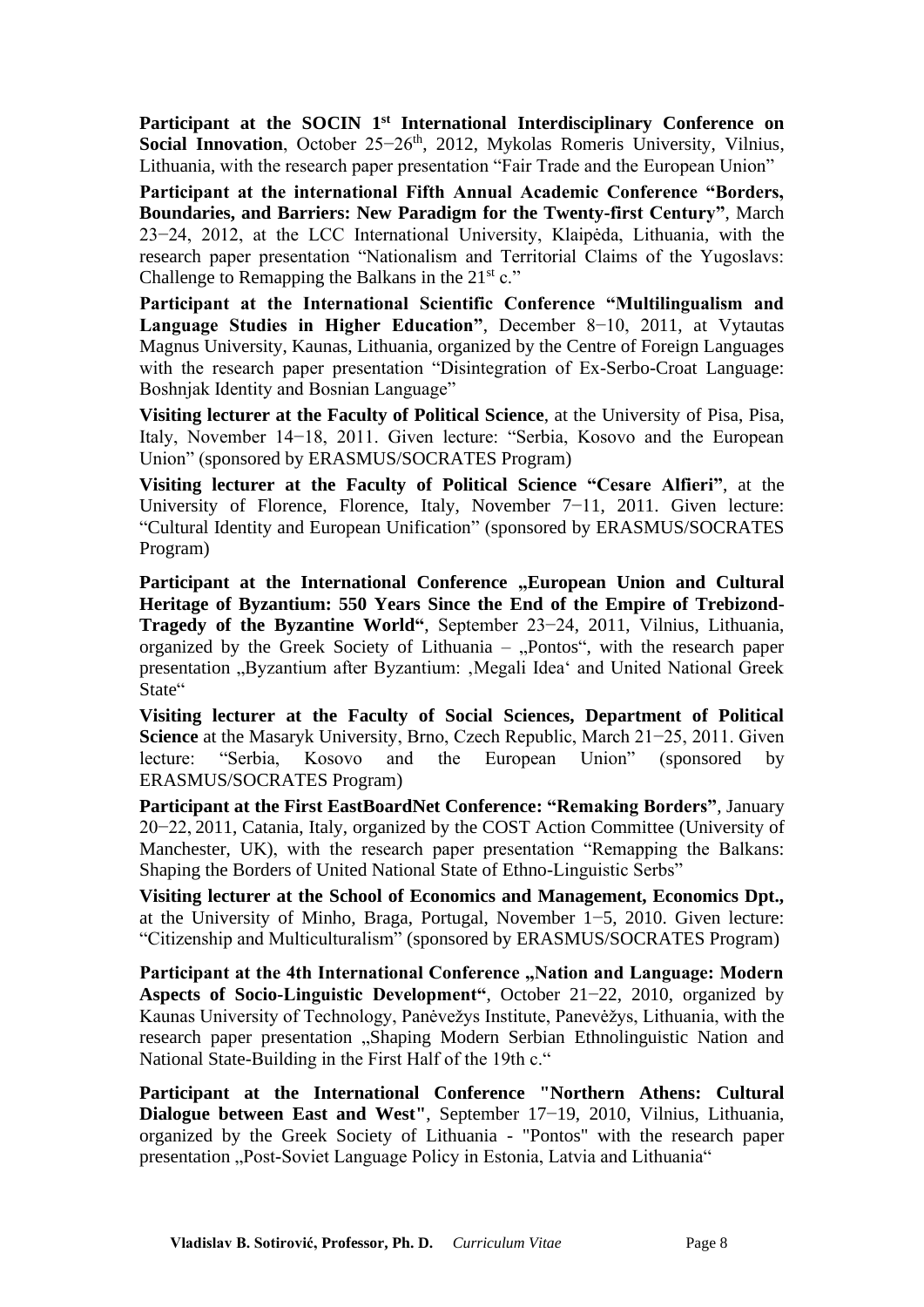**Participant at the COST Workgroup 3 "Differences and Inequalities"**, May 7−8, 2010, Fafo Institute for Applied International Studies, Oslo, Norway. Paper presentation: "'Fair Trade' and the European Union"

**Visiting lecturer at the Faculty of Political Sciences and Sociology** at the University of Granada, Spain, April 26−30, 2010. Given lecture: "Serbia, Kosovo and the European Union" (sponsored by ERASMUS/SOCRATES Program)

**Visiting lecturer at the European Studies Master's Programme** at the University of Latvia, February 8−12, 2010. Given lecture: "Citizenship and Multiculturalism" (sponsored by ERASMUS/SOCRATES Program)

**Participant at the COST Workshop 1 "Multiple Easts: Peripheries as Practice"**, November 12−13, 2009, Masaryk University, Brno, Czech Republic. Paper presentation: "Making Boshnjak Ethnonational Identity by Creation of Bosnian Language in Bosnia & Herzegovina and Sandžak, 1993−2009"

**Participant at the "5th International Scientific Conference: Social Sciences in Global World: Possibilities, Challenges and Perspectives"**, October 8−9, 2009, Klaipėda, Lithuania at the University of Klaipėda, organized by Baltic Sea Region University Network and University of Klaipėda with the paper presentation "Trafficking of Women: A Dark Side of Globalization"

**Visiting lecturer at the Department of Political Science and International Relations** at the University of Tampere in Finland, September 29−October 1, 2009. B.A./M.A. credit course: "Linguistic Nationalism in Contemporary Europe" (sponsored by ERASMUS/SOCRATES Program)

**Participant at the International Conference and Festival "European Union and Cultural Heritage of Byzantium: History and Future"**, June 19−25, 2009, Vilnius, Lithuania, organized by the Greek Society of Lithuania - "Pontos" with the research paper presentation "The Battle of Manzikert (1071): The Beginning of Decline of Byzantium"

**Lecturer at the 4th International Summer School "Challenges of Democracy in Post-Communist Europe: National Identity"**, Vilnius, Lithuania, organized by Dept. of Political Science, Mykolas Romeris University, Vilnius, Lithuania, June 14−21, 2009. Lecture: "Balkan Nationalism and Destruction of Yugoslavia"

**Participant in the COST, European Cooperation in the Field of Scientific and Technical Research**, Action IS0803 "Remaking Eastern Borders in Europe: A Network Exploring Social, Moral and Material Relocations of Europe's Eastern Peripheries", January 2009−January 2013

**Peer reviewer** of article "Killing Nationalism with Liberalism? Austria-Hungary and the Serbian Constitution 1869" for the journal *Diplomacy & Statecraft*, USA, 2009

**Visiting lecturer at the Institute of European Studies and International Relations**, Faculty of Social and Economic Sciencies at Comenius University, Bratislava, Slovakia, March 30−April 3, 2009, giving lectures to Ph.D. and B.A. students: "Balkan Nationalism and Destruction of Yugoslavia", "Kosovo, Serbia and EU", "Nationalism, Ethnicity and State" (sponsored by ERASMUS/SOCRATES Program)

**Visiting lecturer at the Institute of Political Sciences at Grenoble**, November 17−20, 2008, Grenoble, France, giving lectures to B.A./M.A. students: "Linguistic Nationalism in Contemporary Europe" and "Balkan Nationalism and Destruction of Yugoslavia" (sponsored by ERASMUS/SOCRATES Program)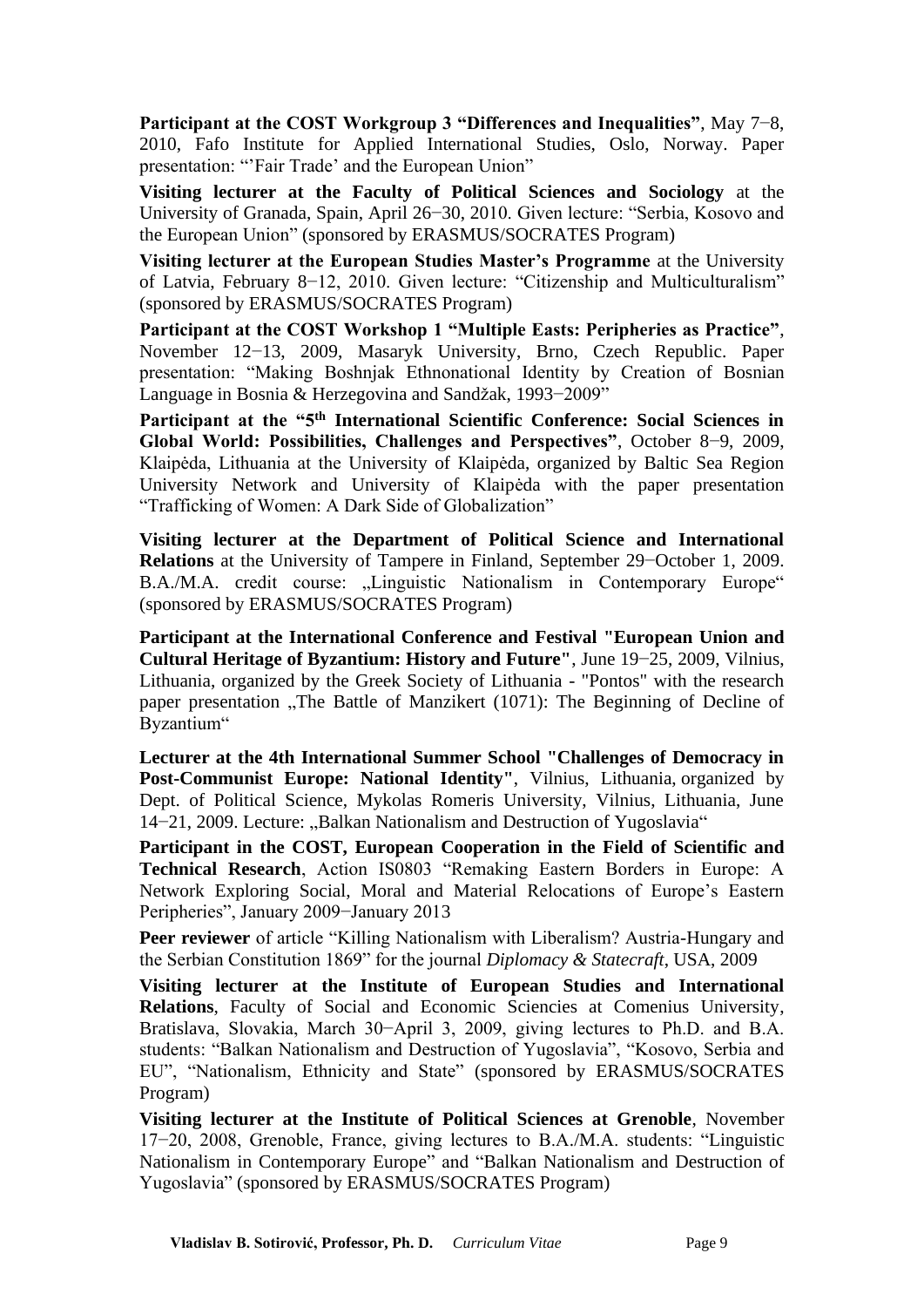**Paper presenter at the "11th Annual Mediterranean Studies Association Congress"**, May 28–31, 2008, Lüneburg, Germany. The congress is organized by the Kenneth Spencer Research Library, University of Kansas, Lawrence, KS, USA. The paper presentation: "Turkey, Greece, Italy and Security in the Mediterranean Area"

**Visiting lecturer at the Porto University, Faculty of Psychology and Educational Science**, May 12–16, 2008, Porto, Portugal, giving lectures to BA students: "Multicultural Society and Minority Rights" and "Globalization" (sponsored by ERASMUS/SOCRATES Program)

**Visiting lecturer at the Lisbon University, Faculty of Law**, May 5–11, 2008, Lisbon, Portugal, giving lectures to BA students: "European Integration Processes" and "Globalization" (sponsored by ERASMUS/SOCRATES Program)

**Paper presenter at the 2nd Annual Conference of the Open Society Institute-Central European University Comparative History Project**: **"New Approaches to Comparative History in Central, Eastern and Southeastern Europe"**, April 17−19th, 2008, Sofia, Bulgaria. The paper presentation: "The Idea of Pan-Slavic Ethnolinguistic Kinship and Reciprocity in Dalmatian and Croatian Literature and Historiography, 1477−1706"

**Visiting lecturer at the Warsaw University, Eastern Winter School 2008 at the East European Studies Programme** organised by the East European Collegium, Wrocław, March 1-10<sup>th</sup>, 2008, Poland. Lectured course: "National, Ethnic and Political Backgrounds of the Balkan Conflicts" (sponsored by the Warsaw University)

**Visiting lecturer at the University of Tartu, Faculty of Social Sciences, Department of Political Science**, November 26–30, 2007, Tartu, Estonia, giving seminars-lectures to BA/MA students: "Balkan Nationalism and the Destruction of Yugoslavia" and "Macedonian Question in Historical Perspective, 1878-2007". Given a public lecture (by the invitation of EuroCollege of the University of Tartu): "Post-Milosevic's Serbia and the Question of Kosovo" on November 28<sup>th</sup>, 2007 (sponsored by ERASMUS/SOCRATES Program)

**Paper presenter at the Third international conference: "The Recent Development of the European Union: Challenges and Experience"**, October 11– 12, 2007, Klaipėda, Lithuania. The conference is organized by the Baltic Sea Region University Network, the University of Klaipėda and the Vilnius University. The paper presentation: "The European Union and the European Identity"

**Paper presenter at international conference: "European Union and Cultural Heritage of Byzantium: History and Future"**, June 22–27, 2007, Vilnius, Lithuania. The conference is organized by the Greek society in Lithuania - "Pontos". The paper presentation: "The Triumph of Christianity in the Early Byzantium"

**Paper presenter at the international Vishegrad 4 conference: "Processes of Redefinition and Reconstruction of the Term Nation in Central Europe"**, June 8– 9, 2007, Telč, Czech Republic. The conference is organized by Center for Research of Ethnicity and Culture (CVEK), Bratislava, Slovakia and Institute for the Research on Social Reproduction and Integration (IVRIS), Faculty of Social Studies, Masaryk University, Brno, Czech Republic. The paper presentation: "Making Boshnjak Ethnonational Identity by Creation of Bosnian Language in Bosnia & Herzegovina and Sandžak, 1993–2007"

**Paper presenter at the international conference: "European Studies: Dialects and Language Policy"**, April 27–28, 2007, Šiauliai, Lithuania. The conference is organized by European Studies Institute, Humanities Faculty at the Šiauliai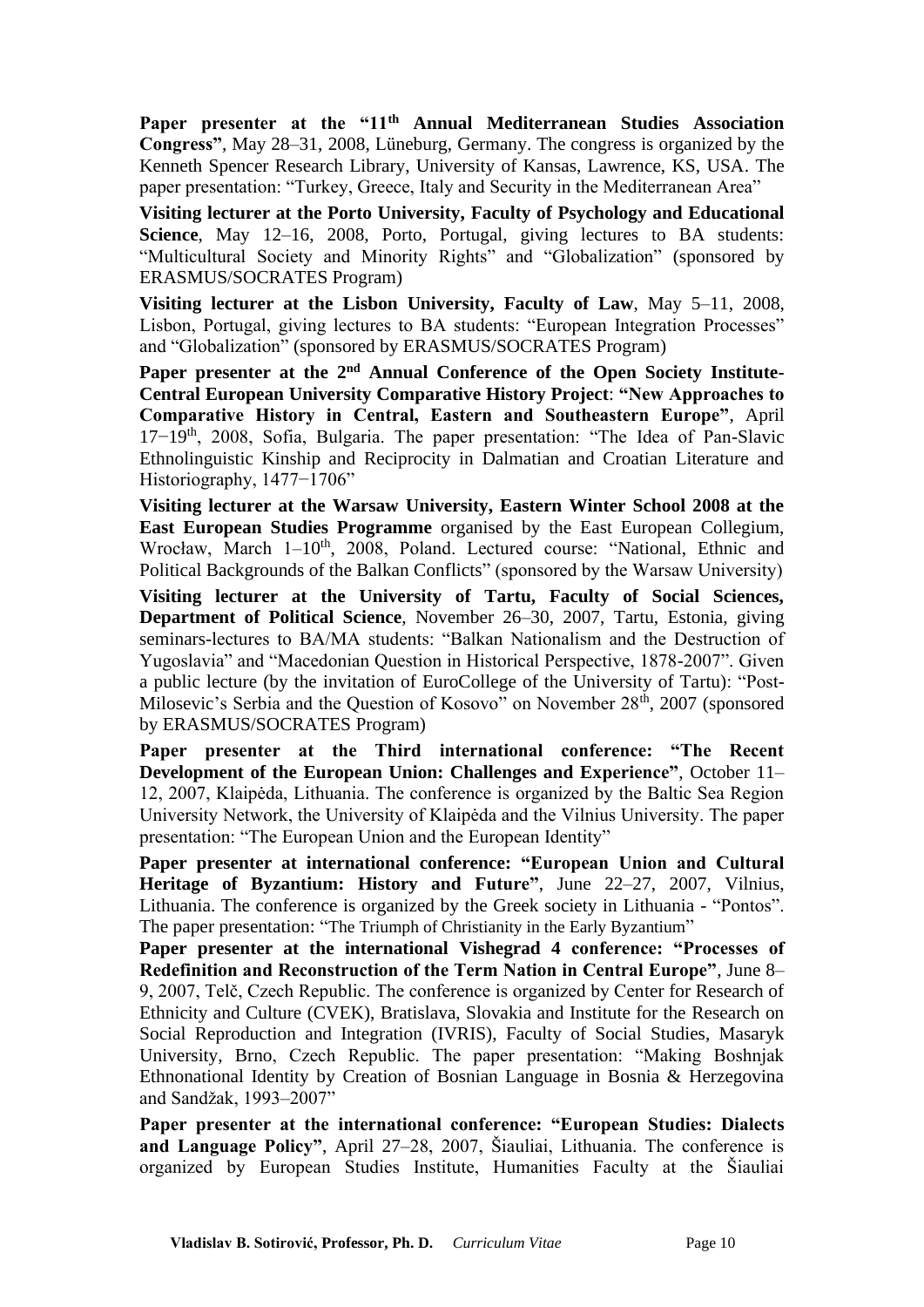University. The paper presentation: "Disintegration of Serbo-Croat Language and Linguistic Policy in Bosnia & Herzegovina: Making Boshnjak Ethnonational Identity by Transformation of Regional Dialect into Bosnian Language"

**Paper presenter at the international conference: "Representation and Formation of National and Civic Identity Nowadays"**, April 26–27, 2007, Kaunas, Lithuania. The conference is organized by the Department of Lithuanian Literature, Humanities Science Faculty, Vytautas Magnus University, Kaunas. The paper presentation: "Making Boshnjak Ethnonational Identity by Creation of Bosnian Language in Bosnia & Herzegovina and Sandžak, 1993–2007"

**Visiting lecturer at the Warsaw University, Eastern Winter School 2007 at the East European Studies Programme** organised by the East European Collegium, Wrocław, Poland, March 1–10<sup>th</sup>, 2007. Lectured course: "The Politics of the Borderlands of Central, East and Southeast Europe from Pre- to Post-Communism" (sponsored by the Warsaw University)

**Visiting lecturer at the University of Tartu, Faculty of Social Sciences, Department of Political Science**, February 12–16, 2007, Tartu, Estonia. Lectured course: "Balkan Nationalism and the Destruction of Yugoslavia". Given a public lecture: "Serbia's Political Scene and Future of Regional Security" on February 13<sup>th</sup>, 2007 (sponsored by ERASMUS/SOCRATES Program)

**Paper presenter at the international conference: "Current Theoretical and Practical Tendencies in the Russian Studies"**, May 12–13, 2006, Klaipėda, Lithuania. The conference is organized by the Slavonic Centre of the Klaipėda University, Russian State University "I. Kant", Kaliningrad, and Russian General Consulate in Klaipėda. The paper presentation: "Balkans and Russian national interest: Russia Between Euro-Atlantics integration and the myth of pan-Slavic solidarity, reciprocity and brotherhood"

**Paper presenter at the Second International Conference: "Nation and Language: Modern Aspects of Socio-Linguistic Development"**, April 28, 2006, Panevežys, Lithuania. The conference is organized by Kaunas University of Technology, Panevežys Institute, Faculty of Management and Administration, Centre of Languages. The paper presentation: "The Croatian National Revival Movement (The "*Illyrian Movement*") and the Question of Language in the Phase from 1830 to 1841"

**Visiting lecturer at the European Studies, Institute for Political Science, University of Hannover**, February 4–11, 2006, Hannover, Germany. Lectured course: "Balkans in International Relations, 19-20<sup>th</sup>, centuries". Given a public lecture: "Emigration, Refugees and Ethnic Cleansing in Yugoslavia between 1991 and 2000" on February 7<sup>th</sup>, 2006 (sponsored by ERASMUS/SOCRATES Program)

**Paper presenter at the international conference "Organizations of National Minorities: Cultural Aspect"**, November 18, 2005, Kaunas, Lithuania. The conference is organized by the Cultural Center of Kaunas Various Nations. Paper presentation: "The Role of the Serbian Orthodox Church in the protection of minorities and 'minor' religious communities in Serbia and Montenegro"

**Academic Ph.D. supervisor** to Ph.D. candidate Rene Barba Para (Mexico) at Vilnius University, Vilnius, Lithuania, from September 2005 to September 2006. Ph.D. dissertation: "The role of Slobodan Milošević in Yugoslav crisis 1991–1995"

**Paper presenter at the Third International Conference in Stateless Cultures ("The Weakest Minorities: Reconstructing Europe of Local Cultures")**, May 13– 14, 2005, Vilnius, Lithuania. The conference is organized by the Center for Stateless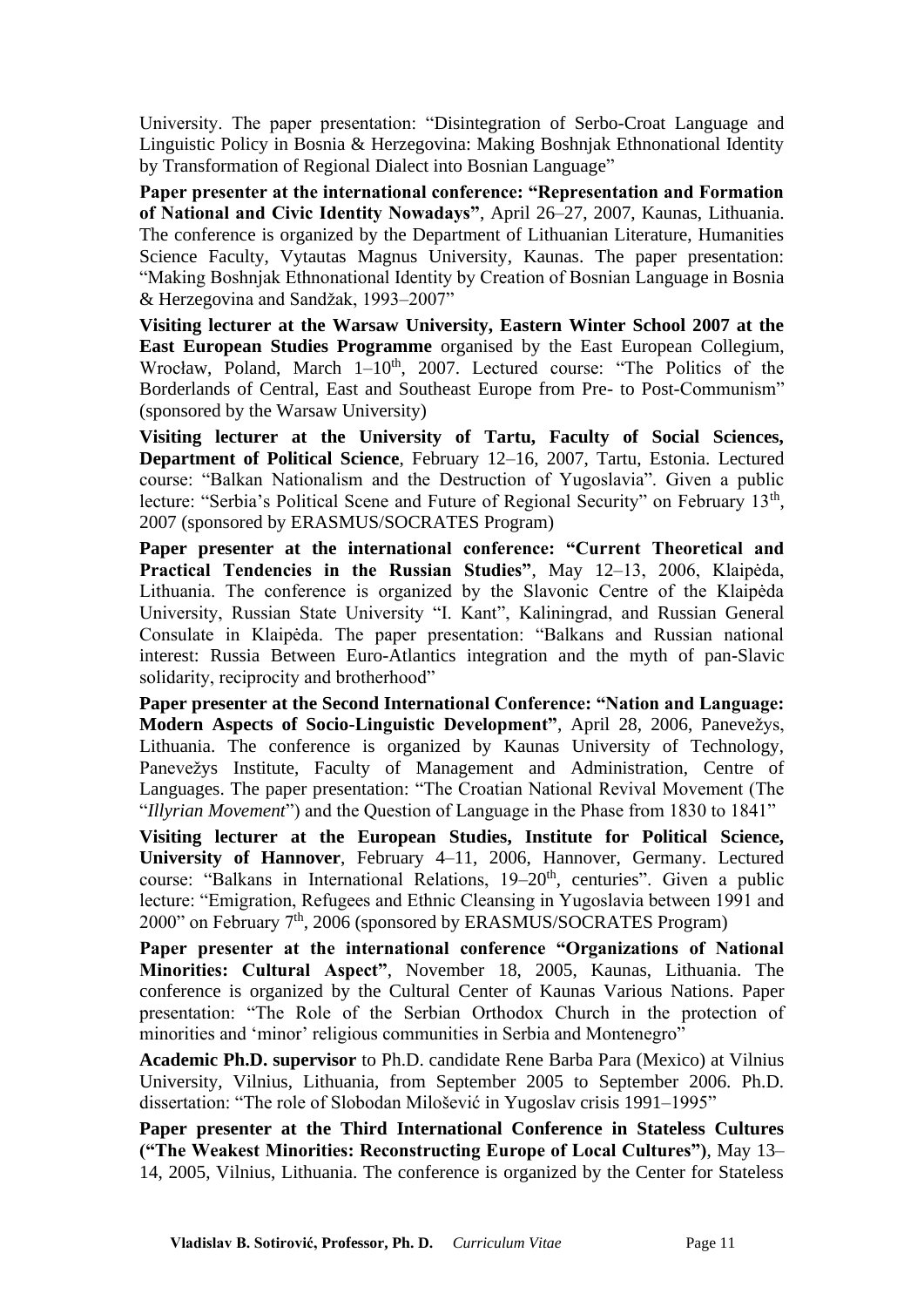Cultures, Faculty of History at the Vilnius University, Vilnius, Lithuania. Paper presentation: "Roma Holocaust in Central and Southeast Europe, 1939 – 1945"

**Paper presenter at the international conference "Inheritance of the Byzantine Culture"**, Vilnius, Lithuania, March 18–19, 2005. The paper presentation: "The Balkans: Crossroads of civilizations and political spheres of influences". The conference is organized by the Greek society "Pontos" in Lithuania

**Monthly archival research at the Open Society Archives at Central European University**, Budapest, Hungary upon the dissolution of Yugoslavia, 1990–1995, January 5–February 5, 2005

**Paper presenter at international conference "Recent Pasts: Looking Back, 2003– 1933" at Institute for Political Research, University of Bucharest** in Bucharest, Romania, May 21–23, 2004. The paper presentation: "Emigration, Refugees and Ethnic Cleansing During Yugoslavia's Disintegration: Ethnic Nationalism and Creation of the National States". The conference is organized by Pasts, Inc. Centar for Historical Studies, Central European University, Budapest, Hungary

**Paper presenter at the seminar "Inheritance of the Byzantine Culture"**, Vilnius, Lithuania, April 26, 2004. The paper presentation: "Byzantium and the Fourth Crusade". Seminar is organized by the Greek society "Pontos" in Lithuania

**Research at the Library of Central European University and Open Society Archives at Central European University**, Budapest, Hungary, on creation of Albanian independent state at the beginning of the  $20<sup>th</sup>$  century, sponsored by Special and Extension Programs-Central European University, July 3–August 3, 2003

**Paper presenter in the "Workshop for new Doctoral Research on the History of Southeast Europe"**, Sofia, Bulgaria, June 26–28, 2003. The workshop is organized by the Center for Democracy and Reconciliation in Southeast Europe, Thessaloniki, Greece and the Centre for Advanced Study, Sofia, Bulgaria. The paper presentation: "The Lingustic Model of the Definition of the Serbian Nation by Vuk Stefanović Karadžić and the Project of the Creation of a Linguistically-Determined Serbian National State by Ilija Garašanin"

**Paper presenter in the Early Modern Panels of a Conference for Young Scholars in the Humanities: "Statehood Beyond Ethnicity: Comparative and Trans-National Perspectives in Europe"**, Fleminsberg near Stockholm, Sweden, June 13– 14, 2003. The conference is organized by Södertörns högskola, University College, Fleminsberg near Stockholm, Sweden. Paper presentation: "The Idea of Greater Croatia in the Seventeenth-Century"

**Paper presenter in the Second International Conference in Stateless Cultures**, December 4–6, 2002, Vilnius, Lithuania. The conference is organized by the Center for Stateless Cultures, Faculty of History at the Vilnius University, Lithuania. Paper presentation: "A Stateless Minority Threatened with Extinction: The Vlachs/Aromani in the Balkans"

**Paper presenter in the panel № 68 "Language Nationalism and Globalization" in the Special Convention "Nationalism, Identities and Regional Co-operation: Compatibilities and Incompatibilities"**, June 4–9, 2002, Forli, Italy, organized by the Centro per l'Europa Centro Orientale e Balcanica, the Association for the Study of Nationalities and held under the auspices of the Europe and the Balkans International Network, with the participation of the Italian Association for Slavic Studies and the European Association for Comparative Economic Systems, Bologna University and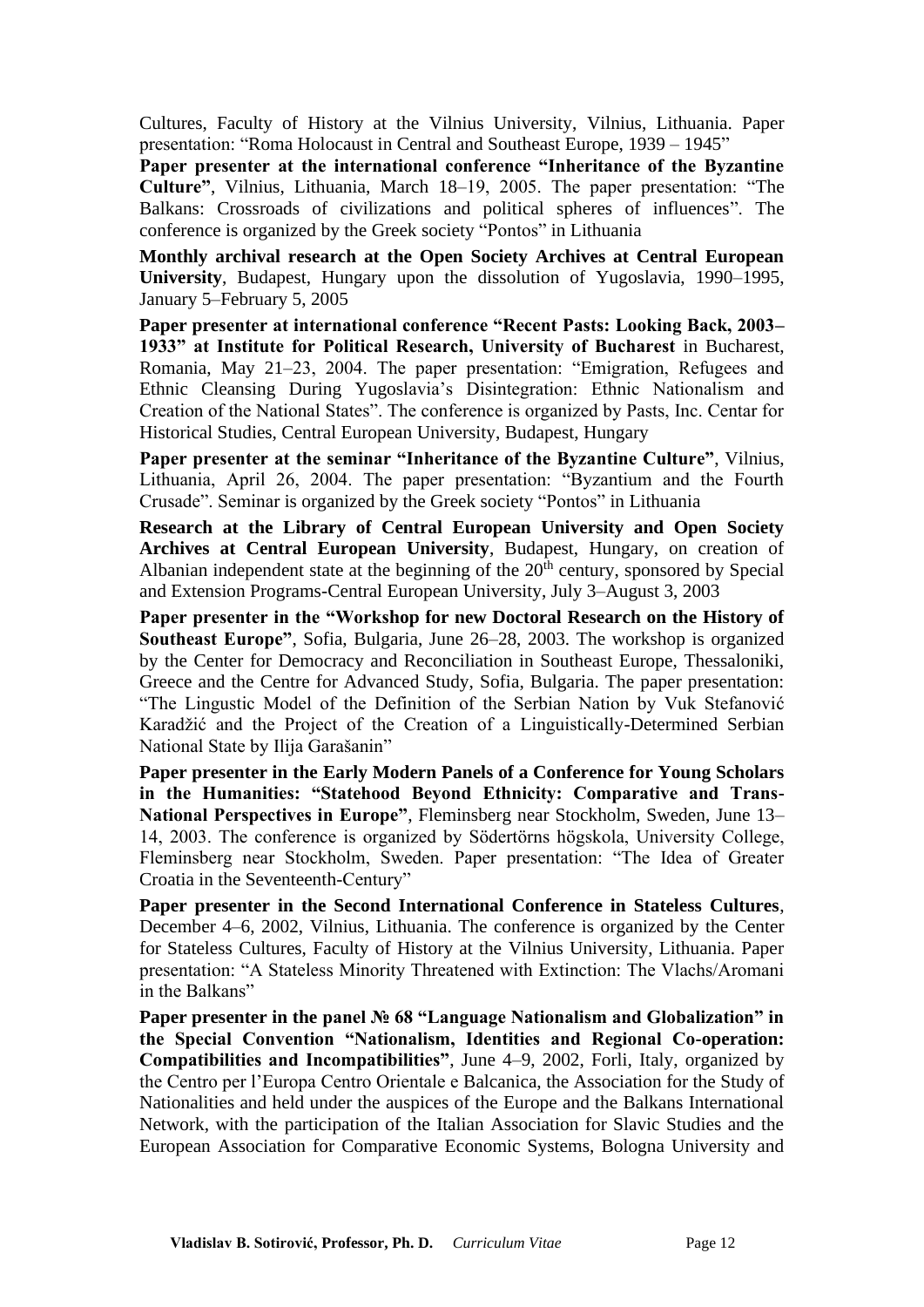the Municipality of Forli. Paper presentation: "A Linguistic Model of Serbian National Identity and the Creation of Ethnolinguistic State of Serbs"

**Speaker in the conference** "Balkan Conflicts" with the research paper "'Serbian Question'" and the Collapse of Yugoslavia", organized by Vytautas Magnus University, March 8, 2002, Kaunas, Lithuania

**Speaker in the conference** "Religion and Culture" with the research paper "The Role of Patriarchate of Peć in Preservation of Serbian National and Cultural Identity within the Ottoman Empire", organized by the Center for Religious Studies, Vilnius University, February 28–March 1, 2002, Vilnius, Lithuania

**Speaker in the international conference** "Beginnings and Ends of Emigration: Life without Borders in Contemporary World" with the speech and research-paper "Emigration, Refugees and Ethnic Cleansing in Yugoslavia 1991–2001 in the Context of Transforming Ethnographical Borders into National-State Borders", organized by Vytautas Magnus University, Faculty of Social Sciences Vytautas Kavolis Center for Interdisciplinary Studies, Kaunas and The Lithuanian Emigration Institute, Kaunas, Lithuania, November 22–23, 2001, Kaunas, Lithuania

**Guest lecturer at the Department of Classical Philology**, Vilnius University, Vilnius, Lithuania with the topics 1) "Political and Cultural Foundations of the Byzantine Empire", 2) "Nations and Languages in the Early Byzantium" and 3) "Christianity and Religious Sects in the Early Byzantine State", February 14, 21 and March 14, 2002

**Key speaker and the leader of the public seminar** "International Terrorism and Contemporary Balkan Security", Vilnius University, Faculty of History, Center for Stateless Cultures, October 16, 2001, Vilnius, Lithuania

**Speaker in the international seminar** "Multilinguistic Europe: Past, Present, Future" with the speech and research-paper "Linguistic Nationalism in Contemporary Europe", organized by Department of National Minorities and Lithuanians Living Abroad to Government of Republic of Lithuania, Vilnius, Lithuania, October 4, 2001

**Key speaker and the leader of the public seminar "**South Tyrolean Question", Vilnius University, Faculty of History, Center for Stateless Cultures, May 1, 2001, Vilnius, Lithuania

**Participant** in professional training programme ogranized by Curriculum Resource Center, Central European University, Budapest College, Budapest, Hungary, March 26–30, 2001

**Key speaker and the leader of the public seminar "**The Balkans: Meeting Ground and Melting Pot of Ethnic Minorities", Vilnius University, Faculty of History, Center for Stateless Cultures, March 20, 2001, Vilnius, Lithuania

**Key speaker and the leader of M. A. seminar** "Serbian Nationalism and Destruction of Yugoslavia", Vilnius University, Institute of International Relations and Political Science, November 21, 2000, Vilnius, Lithuania

**Participant** with the paper about Serbian linguistic nationalism in the Summer Academy "Regions and Minorities in a Greater Europe 2000", organized by European Academy Bozen/Bolzano, Brixen/Bressanone, South Tyrol (Alto Adige), Italy, September 4−15, 2000

**Participant** of UASEC (University Association for Contemporary European Studies, King's College London, Strand, London WC2R 2LS) 30<sup>th</sup> Anniversary Conference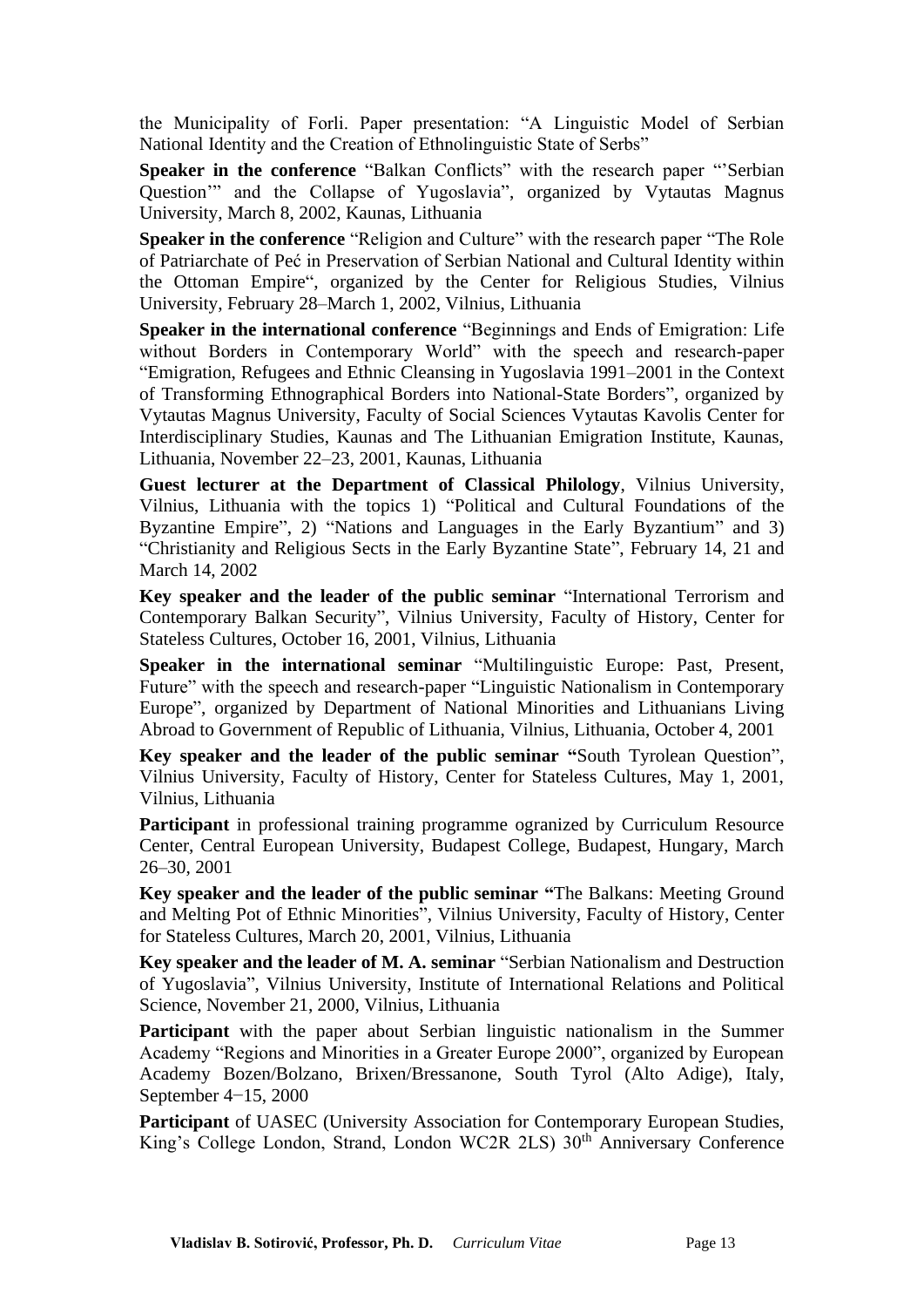and Fifth Research Conference, co-organised with the Central European University, April 6–8, 2000, Budapest, Hungary

**Participant** of the Conference "Democratization in Theory and Practice in Eastern Europe" co-orgnized by the European University Institute, Robert Schuman Centre, Florence, Italy, and University of Melbourne, Australia, with the researchreport/analysing paper "The Process of Democratization and Yugoslavia", October 25–November 2, 1998, Florence, Italy

#### **PUBLICATIONS**:

**Book** *Global Politics. Selected Articles*, Vol. 4, Beau Bassin, Mauritius: Scholars' Press, 2021, ISBN 978-613-8-95084-4

**Book** *Global Politics. Selected Articles*, Vol. 3, Beau Bassin, Mauritius: Scholars' Press, 2020, ISBN 978-613-8-93339-7

**Book** *Global Politics. Selected Articles*, Vol. 2, Beau Bassin, Mauritius: Scholars' Press, 2018, ISBN 978-620-2-31005-5

**Book** *Global Politics. Selected Articles*, Vol. 1, Saarbrücken: LAP LAMBERT Academic Publishing, 2017, ISBN 978-3-330-03128-9

**Book** *Global Research. Selected Articles* (second edition), Vilnius: UAB "Mylida", 2016, ISBN 978-609-408-840-7, UDK 911.3:32 So-121

**Book** *The Croatian National ("Illyrian") Revival Movement and the Serbs: From 1830 to 1847*, Saarbrücken: LAP LAMBERT Academic Publishing, 2015, ISBN 978- 3-659-69315-1

**Book** *Global Research. Selected Articles on Global Studies Research*, Saarbrücken: LAP LAMBERT Academic Publishing, 2015, ISBN 978-3-659-41652-1

**Book** *Serbia, Montenegro and the "Albanian Question", 1878−1912: A Greater Albania Between Balkan Nationalism & European Imperialism*, Saarbrücken: LAP LAMBERT Academic Publishing, 2015, ISBN 978-3-659-67591-1

**Book** *From the EuroBalkan Studies: Scientific Articles in English*, Vilnius, Lithuanian University of Educational Sciences Press, 2014, printed book ISBN 978- 609-408-597-0, electronic book ISBN 978-609-408-598-7, UDK 94 (497.1) So-121

**Book** *Кривотворине о Јосипу Брозу Титу, Брозовим партизанима и Равногорском покрету, 1941. г.−1945. г.*, Виљнус: Штампарија Литванског едуколошког универзитета, 2014, printed book ISBN 978-609-408-557-4, electronic book ISBN 978-609-408-556-7, UDK 94 (497.1) "1941/1945" So-121 [*Forgeries about Josip Broz Tito, Broz's Partisans and the Ravna Gora Movement, 1941−1945*]

**Book** *Из јужнословенске догађајнице. Збирка одабраних чланака*, Виљнус: Штампарија литванског едуколошког универзитета "Едукологија", 2014, printed book ISBN 978-609-408-524-6, electronic book ISBN 978-609-408-525-3 [*From the South Slavic History: Collection of Selected Articles*]

**Book** *Balcania* (Scientific articles in English), Vilnius, Lithuanian University of Educational Sciences Press "Edukologija", 2013, paper book ISBN 978-609-408-473- 7, electronic book ISBN 978-609-408-474-4, UDK 949.7 So-121

**Book** *Социолингвистички аспект распада Југославије и српско национално питање. Треће допуњено издање*, Виљнус: Штампарија Литванског едуколошког универзитета "Едукологија", 2013, штампана књига ISBN 978-609-408-452-2, електронска књига ISBN 978-609-408-452-2 [Sociolinguistic Aspect of Dissolution of Yugoslavia and Serbian National Question. Third revised edition,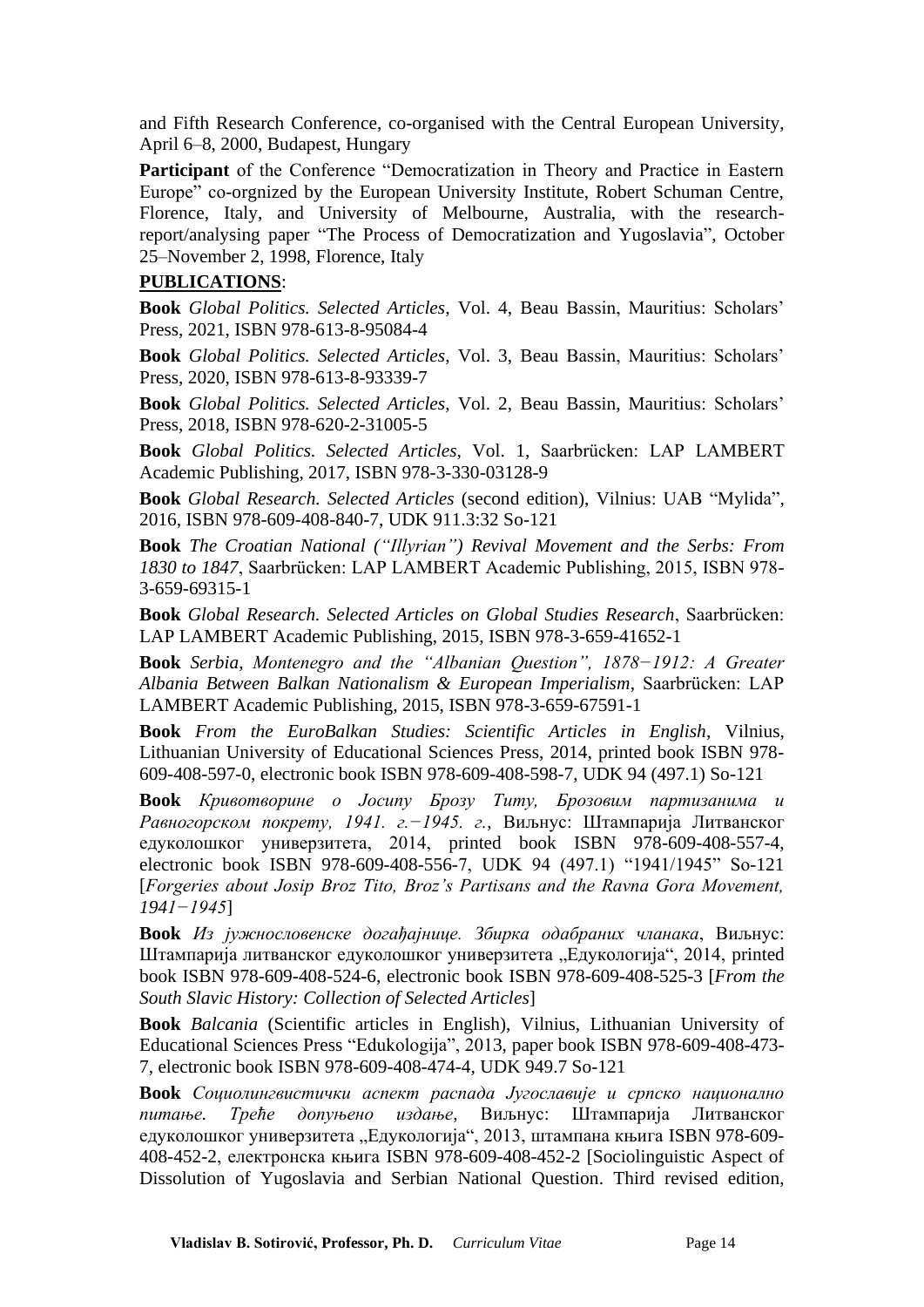Vilnius: Lithuanian University of Educational Sciences Press "Edukologija", printed book ISBN 978-609-408-452-2, electronic book ISBN 978-609-408-452-2]

**Book** *Emigration, Refugees and Ethnic Cleansing: The Death of Yugoslavia, 1991−1999*, Saarbrücken: LAP LAMBERT Academic Publishing, 2013, ISBN 978- 3-659-39196-5

**Book** *Emigration, Refugees and Ethnic Cleansing: The Death of Yugoslavia, 1991−1999 (second edition)*, Vilnius: Lithuanian University of Educational Sciences Press "Edukologija", 2013, paper book ISBN 978-609-408-433-1, electronic book ISBN 978-609-408-434-8, UDK 325.2 (497.1) So-121

**Book** *Огледи из југославологије*, Виљнус, Штампарија Литванског едуколошког универзитета "Едукологија", 2013, ISBN 978-609-408-387-7, UDK 327 (497.1) So-121 [*Essays from Yugoslavology*, Vilnius: Lithuanian University of Educational Sciences Press "Edukologija", 2013, ISBN 978-609-408-387-7, UDK 327 (497.1) So-121]

**Book** *From the Balkan History of Diplomacy and Politics* (Scientific articles in English), Vilnius, Lithuanian University of Educational Sciences Press "Edukologija", 2013, ISBN 978-609-408-373-0, UDK 949.71So-121

**Book** *Creation of the First Yugoslavia: How the Kingdom of Serbs, Croats and Slovenes was Established in 1918*, Saarbrücken: LAP LAMBERT Academic Publishing, 2012, ISBN 978-3-659-27922-5

**Book** *На одру титографије* (збирка чланака), Виљнус, Штампарија Литванског едуколошког универзитета "Едукологија", 2012, ISBN 978-609-408-241-2, UDK 940.53(497) So-121 [*On the Qataphalque of Titography*, collection of articles, Vilnius, Lithuanian University of Educational Sciences Press "Edukologija", 2012, ISBN 978-609-408-241-2, UDK 940.53(497) So-121]

**Book** *Srpski komonvelt* [Serbian Commonwealth], Vilnius, Vilnius Pedagogical University Press, 2011, ISBN: 978-609-408-206-1

**Book** *Социолингвистички аспект распада Југославије и српско национално питање* [Sociolinguistic Aspect of Dissolution of Yugoslavia and Serbian National Question], Нови Сад-Србиње, Добрица књига, 2007, ISBN 978-86-83587-20-9, CIP-Каталогизација у публикацији. Библиотека Матице српске, Нови Сад, COBISS.SR-ID 227788807

**Book** *Creation of the Kingdom of the Serbs, Croats and Slovenes, 1914–1918*, Vilnius University Press, Vilnius 2007, ISBN 978–9955–33–068–4

**Book** *Balcanica, Serbica, Yugoslavica*, Vilnius University Press, Vilnius 2007, ISBN 978–9986–19–995–3 (selected articles)

**Book** *Социолингвистички аспект распада Југославије и српско национално питање*, [Sociolinguistic Aspect of Dissolution of Yugoslavia and Serbian National Question], Vilnius University Press, Vilnius 2006, ISBN 9986–19–967–0

**Book** *Lingvistički model definisanja srpske nacije Vuka Stefanovića Karadžića i projekat Ilije Garašanina o stvaranju lingvistički određene države Srba* [Linguistic model of Definition of Serbian Nation by Vuk Stefanović Karadžić and the Project about Creation of Linguistically Understood Serbian National State by Ilija Garašanin], Ph.D. Dissertation, Vilnius University Press, Vilnius 2006, ISBN 9986– 19–917–4

**Book chapter** "The European Union and the European Identity", Vida Savonikaitė (ed.), *Savas ir kitas. Šiuolaikiniais požiūriais* [Contemporary Approaches to the Self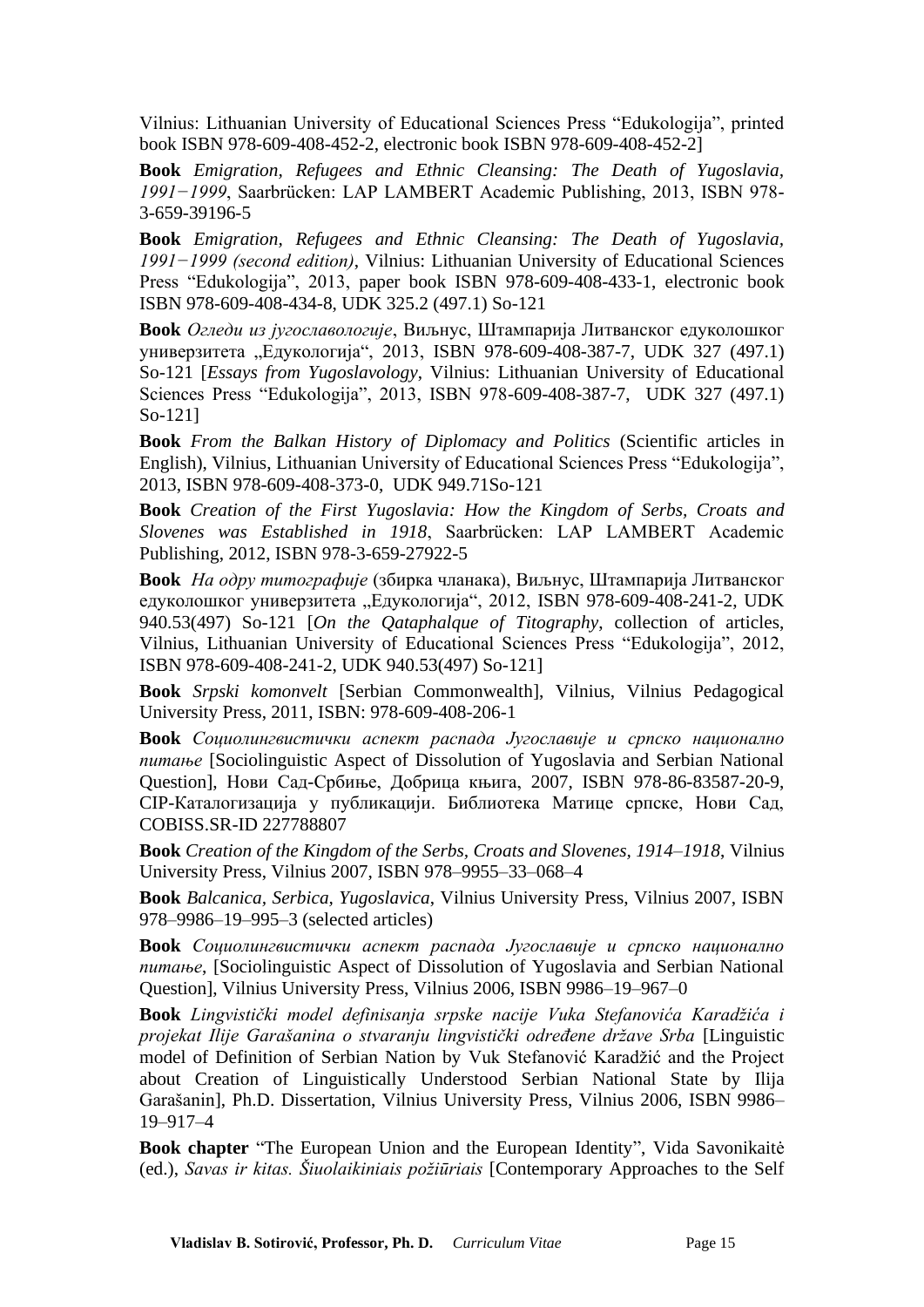and the Other], Vilnius: Lithuanian Institute of History Press, 2014, ISBN 978-9955- 847-80-9, pp. 99−121

Article "Did the Cold War Ever Really End?", *IJO-International Journal of Social Science and Humanities Research*, Vol. 3, Issue 10, October 2020, India, pp. 1−8, http://ijojournals.com

**Article** "A Nature of the US and the American Foreign Policy", *Vojno delo* (*Military Affairs*), Interdisciplinary Scientific Theoretical Journal, International edition, Vol. 71, Issue 5, 2019 (July-August 2019), ISSN 0042-8426, Ministry of Defence of the Republic of Serbia, Belgrade, Serbia, pp. 54−62

Article "Hrvatska stranka prava i pitanje jezika u Dalmaciji od 1903. godine do stvaranja hrvatsko-srpske koalicije 1906. godine", *Vojno delo* (*Military Affairs*), Interdisciplinarni naučno-teorijski časopis (*Military Affairs*, Interdisciplinary Scientific Theoretical Journal), Regionalno izdanje (Regional edition), No. 3, 2019 (April-May 2019), Ministarstvo odbrane Republike Srbije (Ministry of Defence of the Republic of Serbia), Belgrade, Serbia, pp. 342−373

Article "Fragility of Belarussian National Identity", Vojno delo (Military Affairs), Interdisciplinary Scientific Theoretical Journal, International edition, Vol. 70, Issue 8, 2018 (November-December 2018), ISSN 0042-8426, Ministry of Defence of the Republic of Serbia, Belgrade, Serbia, pp. 24−37

**Article** "The 1836/1844 Project of Resolving the 'Serbian Question'", *Serbian Studies: Journal of the North American Society for Serbian Studies*, Vol. 29, ISSN 0742-3330, 2018, Slavica Publishers, Indiana University, Bloomington, USA, pp. 1−23

Article "The Fundamental Misconception of the Balkan Ethnology: The .Illyrian' Theory of the Albanian Ethnogenesis", *American Hellenic Institute Foundation Policy Journal*, Vol. 9, Spring 2018, 1−12, online: http://www.ahifworld.org/journalissues/volume-9-winter-2017-2018

Article "A New Age of Global Security: The , Ukrainian Question' and , Kosovo Precedent'", *Vojno delo* (*Military Affairs*), Interdisciplinary Scientific Theoretical Journal, International edition, Vol. 69, Issue 4, 2017 (May-June 2017), ISSN 0042- 8426, Ministry of Defence of the Republic of Serbia, Belgrade, Serbia, pp. 176−211

Article "Prva posthladnoratovska ,humanitarna intervencija" – Vukovar 1991" ("The First Post-Cold War 'Humanitarian Intervention' – Vukovar 1991"), *Vojno delo*, Interdisciplinarni naučno-teorijski časopis (*Military Affairs*, Interdisciplinary Scientific Theoretical Journal), Regionalno izdanje (Regional edition), No. 3, 2017, ISSN 0042-8426, Ministarstvo odbrane Republike Srbije (Ministry of Defence of the Republic of Serbia), Belgrade, Serbia, pp. 435−451

**Article** "An Alternative View on the Destruction of the Former Yugoslavia in the 1990s", *Serbian Studies Research*, Vol. 8, No. 1, 2017, ISSN 2217-5210, Novi Sad, Serbia, pp. 153−184

Article "Прва постхладноратовска 'хуманитарна интервенција'-Вуковар 1991" ("The First Post-Cold War 'Humanitarian Intervention' – Vukovar 1991"), *Зборник о Србима у Хрватској* (*Review of the Serbs in Croatia*), Vol. 11, Serbian Academy of Sciences and Art, Belgrade, Serbia, 2017, ISSN 0353-5967, pp. 111−128

Article "Breaking Cliché on the Killing of Yugoslavia: A Role of Croatia", *Зборник о Србима у Хрватској* (*Review of the Serbs in Croatia*), Vol. 11, Serbian Academy of Sciences and Art, Belgrade, Serbia, 2017, ISSN 0353-5967, pp. 129−150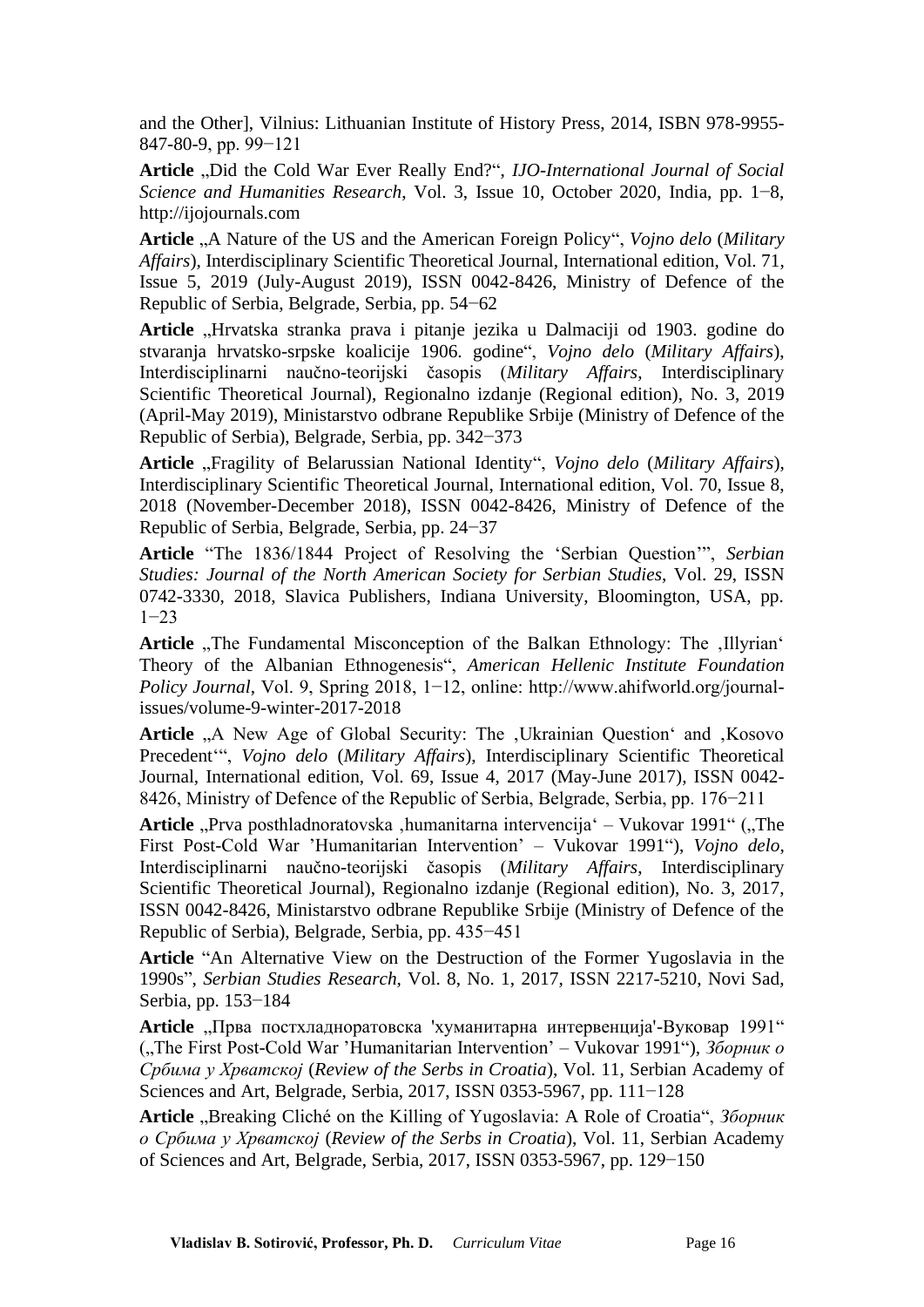Article "The Armenian Genocide: The First Modern Islamic-Jihad Ethnic Cleansing", *Journal of Security Studies and Global Politics*, Vol. 3, № 1, 2018, Islamabad, Pakistan, online: http://sciplatform.com/journals, ISSN (online) 2519-9609, ISSN (online) 2519-9707, pp. 121−125

Article "International Systems of States and Global Security Models", *Journal of Security Studies and Global Politics*, Vol. 2, № 2, 2017, Islamabad, Pakistan, online: http://sciplatform.com/journals, ISSN (online) 2519-9609, ISSN (online) 2519-9707, pp. 97−102

**Article** "The Idea of Greater (United) Croatia by Pavao Ritter Vitezović: An Early-Modern Model of the National Identity and Creation of the National State of the Croato-Slavs", *Logos*, № 92, Vilnius, Lithuania, 2017, ISSN 0868-7692, pp. 92−111 and *Logos*, № 93, Vilnius, Lithuania, 2017, ISSN 0868-7692, pp. 98−108

Article "Nationalism and Territorial Claims of the Yugoslavs: Challenge to Re-Map the Balkans in the 21st century. Case Study", *Journal of Security Studies and Global Politics*, Vol. 2, № 1, 2017, Islamabad, Pakistan, online: http://sciplatform.com/journals, ISSN (online) 2519-9609, ISSN (print) 2519-9707, pp. 69−81

**Article** "The 'Ukrainian Question' and 'Kosovo Precedent'", *National Interest: Journal for National and State Issues*, Vol. 27, № 3, Belgrade: Institute for Political Studies, 2016, ISSN 1820-4996, pp. 123−144

**Article** "Велика Кнежевина Литванија и уговор у Креви 1385" ("The Grand Duchy of Lithuania and the Krevė Treaty in 1385"), *Radovi Filozofskog fakulteta. Philosophy*, University of East Sarajevo, Faculty of Philosophy, Pale, Republic of Srpska, Bosnia-Herzegovina, Vol. 18, 2016 (2017), ISSN 2490-3566, DOI 10.7251/FIZN1701125S, pp. 125−145

**Article** "Покрштавање Велике Кнежевине Литваније" ("Christianization of Great Duchy of Lithuania"), *Serbian Studies Research*, Vol. 7, No. 1, 2016, ISSN 2217- 5210, Novi Sad, Serbia, pp. 153−165

Article "Хрватска 'правашка' хисториографија и Срби" ("Croatian Historiography of 'Rights' and the Serbs"), *Зборник о Србима у Хрватској* (*Review of the Serbs in Croatia*), Vol. 10, Serbian Academy of Sciences and Art, Belgrade, Serbia, 2016, ISSN 0353-5967, pp. 199−212

Article "How the Kosovo Case Can Influence a Current Ukrainian Crisis", *Journal of Security Studies and Global Politics*, Vol. 1, № 1, 2016, Islamabad, Pakistan, online: http://sciplatform.com/journals, ISSN (online) 2519-9609, ISSN (print) 2519-9707, pp. 1−8

Article "The Great European Powers and the Albanians in 1878: From the San Stefano Treaty to the Berlin Congress", *Homo-Societas-Technologiae*, № 1 (5), 2016, Marijampolė: College of Marijampolė, ISSN 2029-9737, pp. 32−42

**Article** "Russia's Balkan Politics: From the Politics of Pan-Slavic Reciprocity of the Tsarist Russia to the 'Realpolitik' of the Republic of Gazprom Russia", *Српска политичка мисао* (*Serbian Political Thought*), Vol. 51, № 1, 2016, Belgrade: Institute for Political Studies, ISSN 0354-5989, pp. 83−109

**Article** "Критичка анализа 'Случаја Рачак' (15. јануар 1999. године)" ("The Critical Analysis of the 'Račak Case' (January 15th, 1999))", *Serbian Studies Research*, Vol. 6, No. 1, 2015, ISSN 2217-5210, Novi Sad, Serbia, pp. 243−261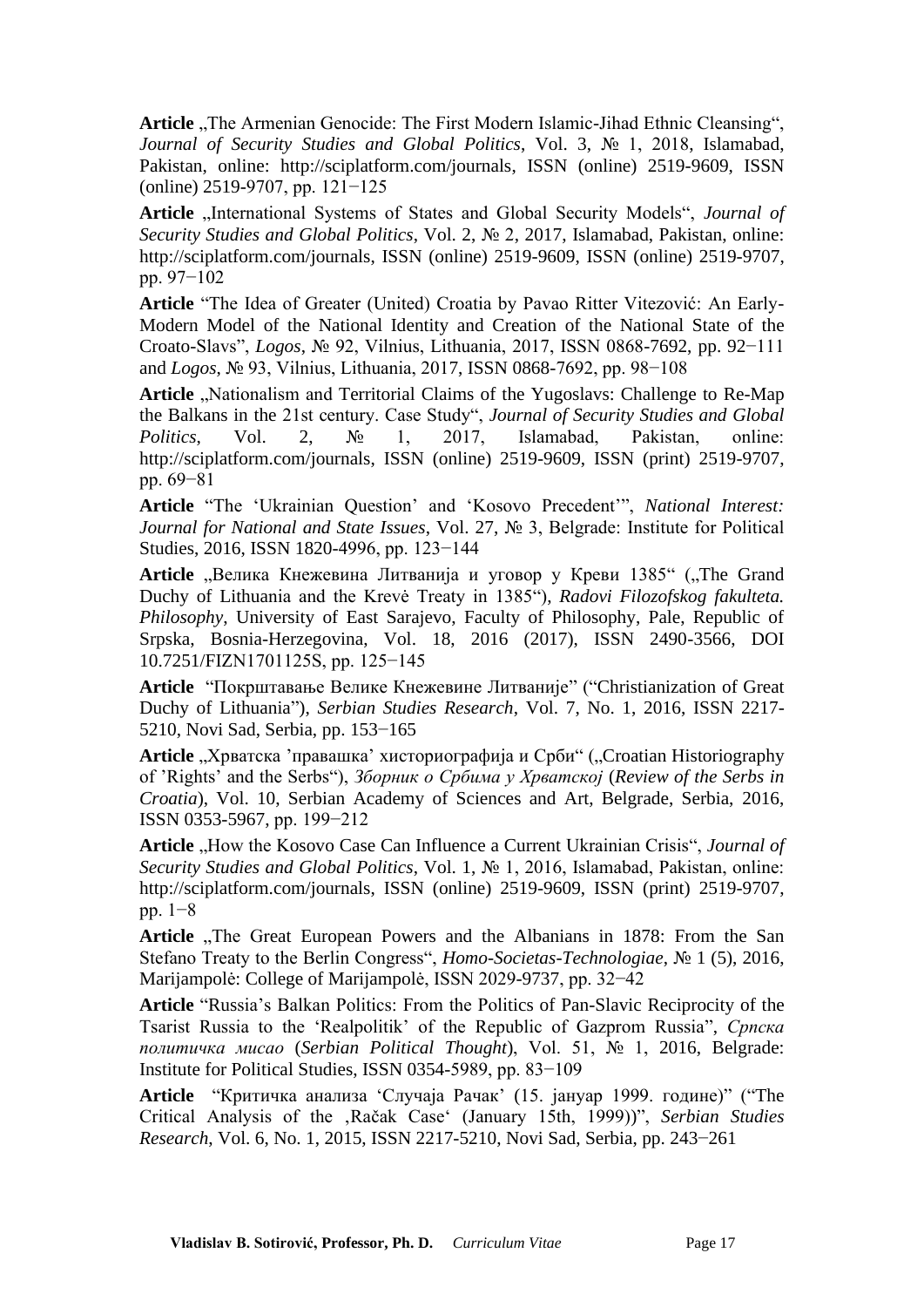**Article** "Who are the Albanians? The Illyrian Anthroponomy and the Ethnogenesis of the Albanians – A Challenge to Regional Security", *Serbian Studies: Journal of the North American Society for Serbian Studies*, Vol. 26, 2012, № 1−2, ISSN 0742-3330, 2015, Slavica Publishers, Indiana University, Bloomington, USA, pp. 45−76

**Article** "Separatism in Kosovo-Metohija and the Caucasus: Similarities and Differences", *Serbian Studies: Journal of the North American Society for Serbian Studies*, Vol. 26, 2012, № 1−2, ISSN 0742-3330, 2015, Slavica Publishers, Indiana University, Bloomington, USA, pp. 107−117

**Article** "Yugoslavia's Hidden History: Partisan-Ustashi Collaboration in the World War II (1941−1945)", *History Research*, Vol. 3, No. 1, 2015, pp. 9−24, ISSN (print): 2376-6700, ISSN (online): 2376-6719, DOI: 10.11648/j.history.20150301.12, Science Publishing Group, USA

**Article** "Anti-Serbian Collaboration Between Tito's Partisans and Pavelić's Ustashi in World War II", *Balkan Studies*, Vol. 49, 2014 (2015), ISSN (print) 0005-4313, ISSN (online) 2241-1674, Thessaloniki, Greece, pp. 113−156

**Article** "The NATO's World Order, the Balkans and the Russian National Interest", *International Journal of Politics & Law Research*, Sciknow Publications Ltd., Vol. 3, № 1, 2015, New York, NY, USA, ISSN 2329-2253 (print), ISSN 2329-2245 (online), pp. 10−19 (www.sciknow.org)

**Article** "Saradnja Brozovih partizana i Pavelićevih ustaša u drugom svetskom ratu na teritoriji Nezavisne države Hrvatske" ("Collaboration between Broz's partisans and Pavelić's ustashi in the WWII on the territory of the Independent State of Croatia"), *Serbian Studies Research*, Vol. 5, No. 1, 2014, ISSN 2217-5210, Novi Sad, Serbia, pp. 119−144

**Article** "Прилог проучавању феномена политолингвистичког аспекта нестанка СФР Југославије", *Political Review: Magazine for Political Science, Communications and Applied Politics*, Vol. 41, № 3, Belgrade: Institute for Political Studies, 2014, ISSN 1451-4281, pp. 51−89

**Article** "The Idea of Pan-Slavic Ethnolinguistic Kinship and Reciprocity in Dalmatia and Croatia, 1477−1683", *Politikos mokslų almanachas* (*Political Science Almanack*), № 15, 2014, ISSN 2029-0225, e-ISSN 2335-7185, Kaunas, Lithuania, pp. 175−187

**Article** "The 'Fair Trade' Movement and the European Union", *Open Journal of Social Science Research*, Sciknow Publications Ltd., Vol. 2, № 4, 2014, New York, NY, USA, ISSN 2328-5001 (print), ISSN 2328-501X (online), pp. 127−132 (www.sciknow.org)

**Article** "The 1917 Corfu Declaration and its Importance for the Creation of the Kingdom of Serbs, Croats and Slovenes in 1918", *The South Slav Journal*, Vol. 33, № 1−2, London−Belgrade: The South-Slav Research and Study Centre in London−The Anglo−Serbian Society in Belgrade, 2014, ISSN 0141-6146, pp. 7−35

**Article** "Turkey, Greece, Italy and Security in the Mediterranean Sea Area", *Journal of Global Peace and Conflict*, American Research Institute for Policy Development, Vol. 2, No. 1, 2014, ISSN 2333-5858 (online), ISSN 2333-584X (print), pp. 53−83

**Article** "The 1917 Corfu Declaration and its Importance for the Creation of the Kingdom of Serbs, Croats and Slovenes in 1918", *National Interest: Journal for National and State Issues*, Vol. 20, № 2, Belgrade: Institute for Political Studies, 2014, ISSN 1820-4996, pp. 41−76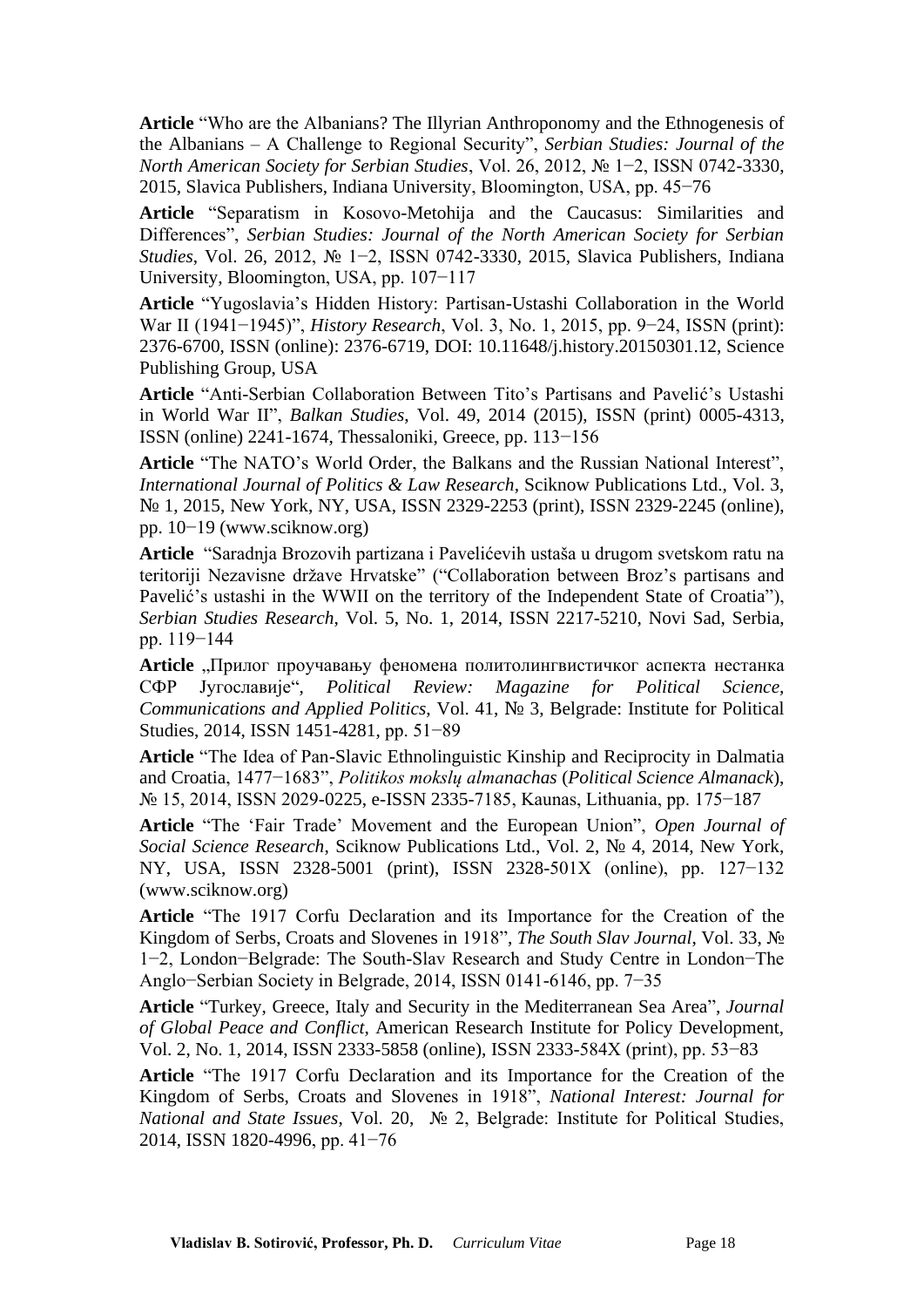**Article** "The European Union and The European Identity", *Advances in Sociology*, American V-King Scientific Publishing, Vol. 1, No. 1, 2014, pp. 31−38 (www.vkingpub.com)

**Article** "The Serbian Patriarchate of Peć in the Ottoman Empire: The First Phase (1557−94)", *Serbian Studies: Journal of the North American Society for Serbian Studies*, Vol. 25, 2011, № 2, ISSN 0742-3330, 2014, Slavica Publishers, Indiana University, Bloomington, USA, pp. 143−167

**Article** "Kosovo & Metohija: Ten Years After The 'March Pogrom 2004'", *Српска политичка мисао* (*Serbian Political Thought*), Vol. 43, № 1, Belgrade: Institute for Political Studies, 2014, ISSN 0354-5989, pp. 267−283

**Article** "The Great Economic Depression in the Weimar Republic, 1929−1933", *Economics*, 3 (1), pp. 1–8, published online on March 10<sup>th</sup>, 2014 (http://www.sciencepublishinggroup.com/journal/paperinfo.aspx?journalid=177&doi =10.11648/j.eco.20140301.11), doi: 10.11648/j.eco.20140301.11, Science Publishing Group, USA

**Article** "Босански језик и његова инаугурација: Судбина бившег српскохрватског или хрватскосрпског језика", *Sustainable Multilingualism*, № 3, 2013, ISSN 2335-2019, e-ISSN 2335-2027, Vytautas Magnus University, Kaunas, Lithuania, pp. 47−61

**Article** "Хрватска 'правашка' историографија и Срби" ("Croatian Historiography of 'Rights' and the Serbs"), *Serbian Studies Research*, Vol. 4, No. 1, 2013, ISSN 2217-5210, Novi Sad, Serbia, pp. 173−188

**Article** "О етничком идентитету *српскохрватског* или *хрватскосрпског* језика" ("About Ethnic Identity of the *Serbocroatian* or *Croatoserbian* Language"), *Зборник Матице српске за славистику/Review of Slavic Studies by Matica Srpska*, 84, ISSN 0352–5007/UDC 821.16+811.16 (05), pp. 141–158, Novi Sad, Serbia, 2013

**Article** "Kosovo and the Caucasus: A Domino Effect", *Српска политичка мисао*  (*Serbian Political Thought*), Vol. 41, № 3, Belgrade: Institute for Political Studies, 2013, ISSN 0354-5989, pp. 231−241

**Article** "National Identity: Who Are the Albanians? The Illyrian Anthroponymy and the Ethnogenesis of the Albanians", *History Research*, 1 (2), pp. 5−24, published online on September  $30<sup>th</sup>$ , 2013 (http://www.sciencepublishinggroup.com/j/history), doi: 10.11648/j.history.20130102.11, Science Publishing Group, USA

**Article** "The Boundaries of Štokavian Dialect as the Borders of United National State of Ethno-Linguistic Serbs", *Sustainable Multilingualism*, № 2, 2013, ISSN 2335- 2019, e-ISSN 2335-2027, Vytautas Magnus University, Kaunas, Lithuania, pp. 45−59

**Article** "Kosovo and the Caucasus: A Domino Effect" (Paper's online presentation: http://www.scieconf.com/actual-conferences-and-papers/?pa=9&cmd=det) presented at virtual Scientific Conference, Section 9: Art, Religion, History, Culturology, Philosophy, June 10−15<sup>th</sup>, 2013

**Article** "Kolizijos Pietričių Europoje: Tarptautiniai santykiai, užsienio jėgų interesai ir 'Albanų klausimas'" ("Collisions in South-East Europe: International Relations, Interests of Foreign Powers and 'Albanian Question'"), *Politikos mokslų almanachas*  (*Political Science Almanack*), № 11, 2012, ISSN 2029-0225, e-ISSN 2029-8862, Kaunas, Lithuania, pp. 7−33

**Article** "The Memorandum (1804) by the Karlovci Metropolitan Stevan Stratimirović", *Serbian Studies: Journal of the North American Society for Serbian*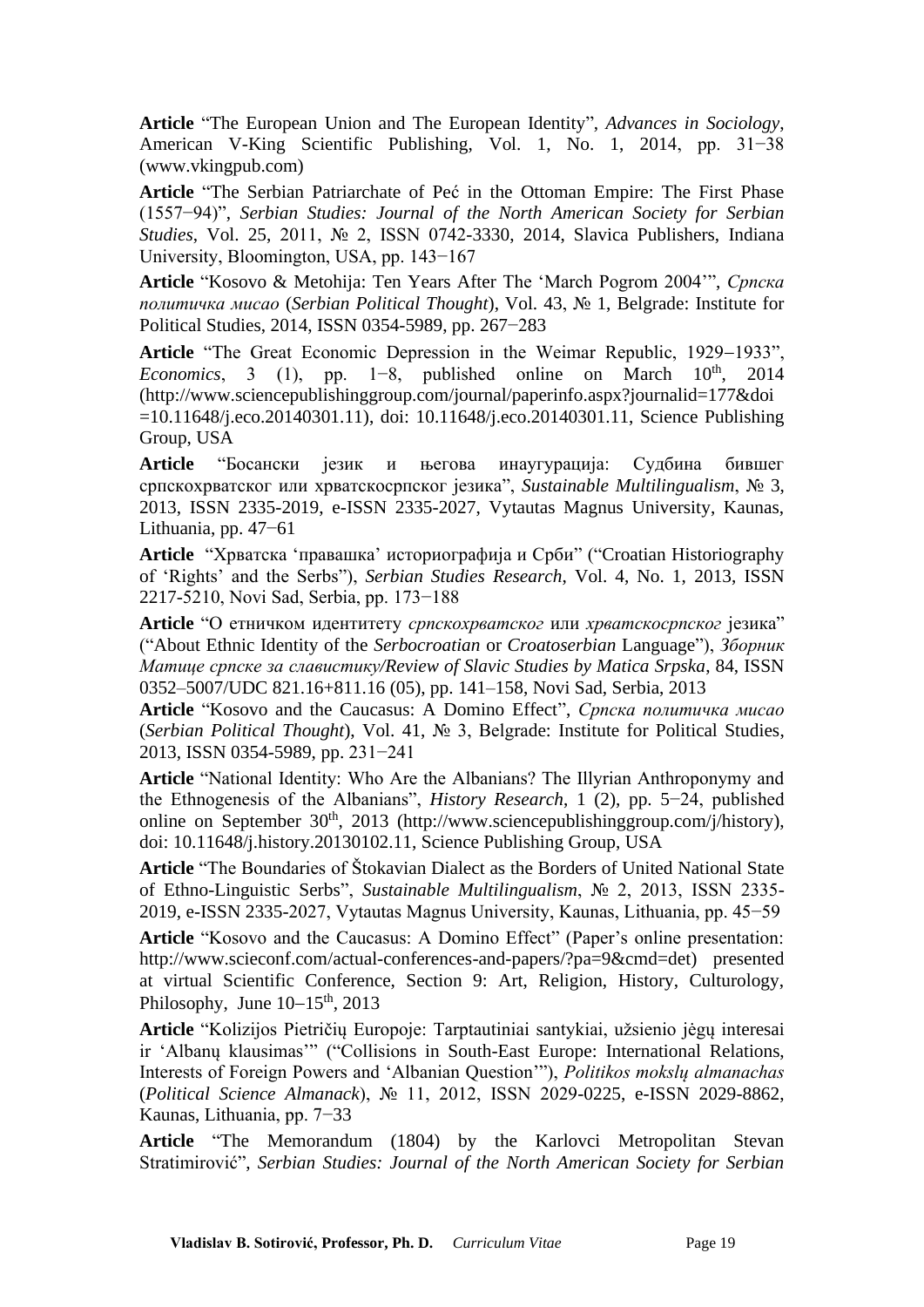*Studies*, Vol. 24, 2010, № 1−2, ISSN 0742-3330, 2012, Slavica Publishers, Indiana University, Bloomington, USA, pp. 27−48

**Article** "Hrvatsko-srpski sporovi oko jezika i pisma u Trojednici od Revolucije 1848./1849. g. do zasedanja Hrvatsko-slavonskog Sabora 1861. g.", Tošović Branko, Wonisch Arno (eds.), *Die serbische Sichtweise des Verhältnisses zwischen dem Serbischen, Kroatischen und Bosniakischen*, I/4, ISBN 978-3-9503053-3-3, Novi Sad: Institut für Slawistik der Karl-Franzens-Universität Graz−Beogradska knjiga, 2012, pp. 503−523

**Article** "Антисрпски карактер Комунистичке партије Југославије" ("Anti-Serbian Character of the Communist Party of Yugoslavia"), *Serbian Studies Research*, Vol. 3, No. 1, ISSN 2217-5210, 2012, Novi Sad, Serbia, pp. 73−88

**Article** "Disintegration of Ex-Serbo-Croat Language: Boshnjak Identity and Bosnian Language", *Research in multilingualism: selected papers* [electronic publication] (Nemira Mačianskienė, ed.), Kaunas : Vytauto Didžiojo universitetas, 2012, ISBN 978-9955-12-784-0, pp. 20−27

**Article** "Vuk, Hrvati i Dubrovnik" ("Vuk, Croats and Dubrovnik"), *Serbian Studies Research*, Vol. 2, No. 1, ISSN 2217-5210, 2011, Novi Sad, Serbia, pp. 111−125

Article "Macedonia between Greek, Bulgarian, Albanian and Serbian national Aspirations, 1870−1912", *Serbian Studies: Journal of the North American Society for Serbian Studies*, Vol. 23, 2009, № 1, ISSN 0742-3330, 2011, Slavica Publishers, Indiana University, Bloomington, USA, pp. 17−40

**Article** "Serbia's Diplomatic Preparations for the Creation of the First Balkan Alliance, 1861−1864,", *Zgodovinski časopis/Historical review*, 65, 1–2 (143), ISSN 0350–5774, 2011, pp. 88–103, Ljubljana, Slovenia

Article "Serbia's Diplomatic Preparations for the Creation of the First Balkan Alliance, 1861–64", *Serbian Studies: Journal of the North American Society for Serbian Studies*, Vol. 22, 2008, № 1, ISSN 0742-3330, 2010, Slavica Publishers, Indiana University, Bloomington, USA, pp. 65−82

Article ..Shaping Modern Serbian Ethnolinguistic Nation and National State-Building in the First Half of the 19th c.", Proceedings of the 4th International Conference "Nation and Language: Modern Aspects of Socio-Linguistic Development", ISSN 2029-0497, Kaunas: Technologija, 2010, pp. 92−96

Article "The Multiparty Elections in Serbia in 1990", *Politikos mokslų almanachas* (*Political Science Almanack*), Vytauto Didžiojo universiteto leidykla, Kaunas, Lithuania, Vol. 6, 2009, ISSN 2029−0225, pp. 7−24

Article "'Fair Trade' and the European Union", *EastBordNet Working Papers*, webpage:

http://www.eastbordnet.org/working\_papers/open/documents/Sotirovic\_Fair\_Trade\_1 00507.pdf

**Article** "The Multy-Party Elections in Serbia in 1990", *Zgodovinski časopis/Historical review*, 63, 3–4 (140), ISSN 0350–5774, 2009, pp. 426–438, Ljubljana, Slovenia

**Article** "Trafficking of the Women: A Dark Side of Globalization", in *Bridges*. Supplementary issue: Scientific volume "Social Sciences in Global World: Possibilities, Challenges and Perspectives" vol. 39, 2009, Klaipėda University, ISSN 1648-3979, pp. 287−290

**Article** "Making Boshnjak Ethnonational Identity by Creation of Bosnian Language in Bosnia & Sanžak, 1993−2007", in Michal Vašečka (ed.), *Nation über alles.*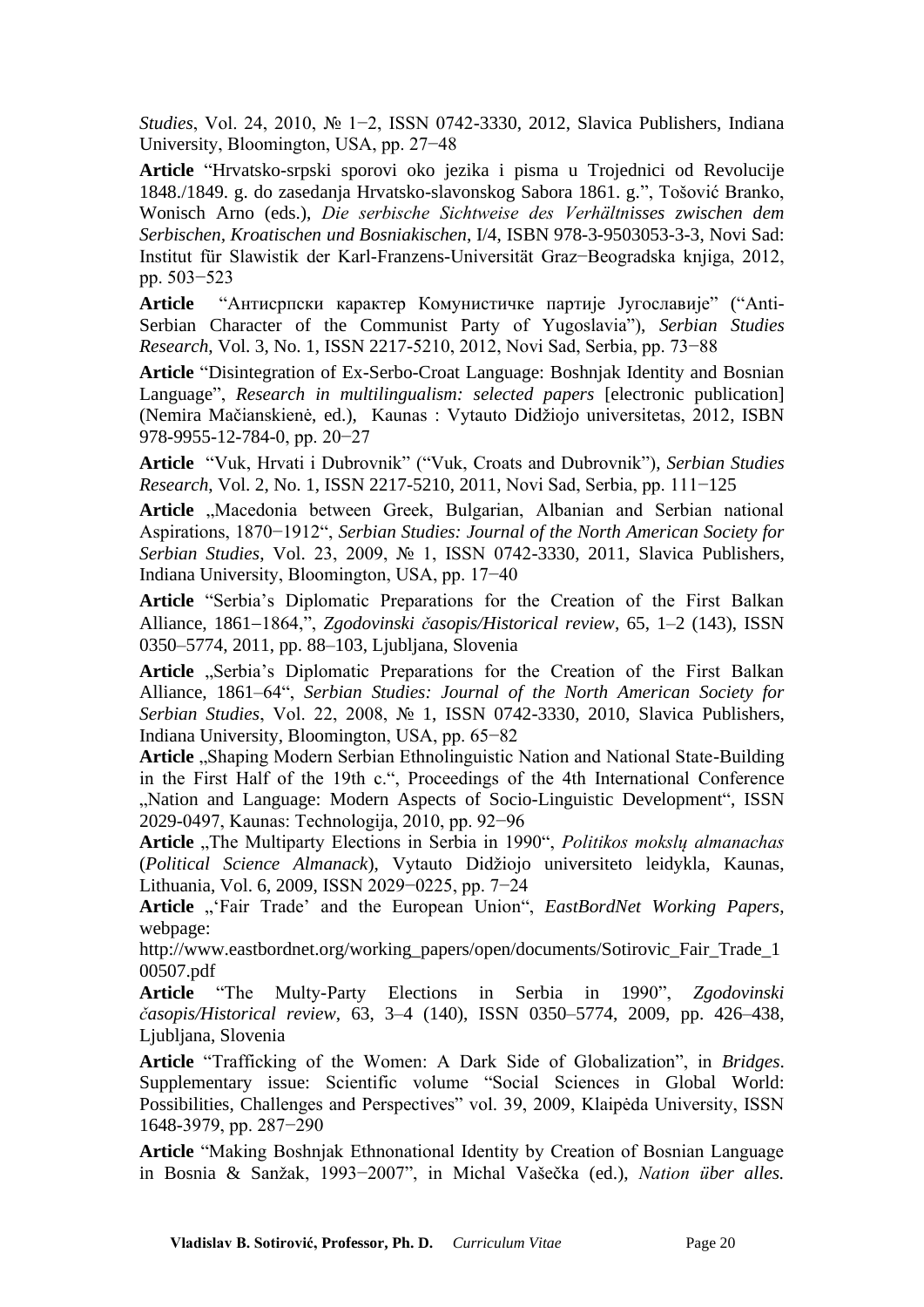*Processes of Redefinition and Reconstruction of the Term Nation in Central Europe*, , Center for the Research of Ethnicity and Culture, Bratislava 2008, ISBN: 978-80- 970088-7-1, pp. 139−152

**Article** "Kosovas ir Metohija – Serbų tautos lopšys" ("Kosovo and Metochia – Cradle of Serbian Nation"), *Istorijos*, cultural journal, № 10 (37), October 2008, Vilnius, Lithuania, pp. 33−36

**Article** "The Disintegration of Serbo-Croat Language and Linguistic Policy in Bosnia-Herzegovina: Making Boshnjak Ethnonational Identity by Transformation of Regional Dialect into the Bosnian Language", *Acta Humanitarica Universitatis Saulensis*, Mokslo darbai, T. 4 (2007), Europos studijos: dialektai ir kalbos politika (Scientific works vol. 4 (2007), European studies: dialects and linguistic policy), Šiauliai, 2008, ISSN 1822-7309, pp. 121–137

**Article** "The Historical Role of the Patriarchate of Peć in Preservation of Serbian National and Cultural Identity", *Актуальнье проблемы науки в контексте православных традиций*, Сборник материалов международной научнопрактической конференции, 28-29 февраля 2008 года, Армавир, Россия, 2008 (*Actual Scientific Problems in the Context of the Orthodox Traditions*, Conference proceedings, February 28–29th, Armavir, 2008, Russian Federation), ISBN 978-5- 91153-021-5, pp. 22–25

**Article** "The European Union and The European Identity", *The Recent Development of the EU: Challenges and Experience*, The 3rd scientific volume, edited by Stasys Vaitekūnas, Ligita Šimanskienė and Tadeusz Palmowski, Klaipėda University, Faculty of Social Sciences, Regional Policy & Planning Institute–Baltic Sea Region University Network–Vilnius University, Institute of Political Sciences & International Relations, Klaipėda: Klaipėda University Press 2007, ISBN 978-9955-18-272-6, pp. 54–58

**Article** "Pitanje jezika i pisma u Dalmaciji 1903. g. i početak politike 'novog kursa'" ("A Question of the Language and Script in Dalmatia in 1903 and the Beginning of the Politics of a 'New Course'"), *Зборник Матице српске за славистику/Review of Slavic Studies by Matica Srpska*, 70, 2006, YU ISSN 0352–5007/UDK 880.1+881(05), pp. 183–194, Novi Sad, Serbia, 2006

**Article** "Уставна и законска регулатива српскохрватског језика у СФРЈ (1974– 1991)" ("Constitutional and Legislative Regulations upon Serbo-Croat Language in SFRY (1974–1991)"), in scientific journal *Наслеђе* ("Inheritance"), Faculty of Philology and Art of the University of Kragujevac, year IV, No. 6, 2007, ISSN 1820– 1768, pp. 75–87, Kragujevac, Serbia

**Article** "Kroatijos valstiečių partija" ("Croatian Peasent Party"), in *Visuotinė Lietuvių Enciklopedija* (*Universal Lithuanian Encyclopaedia*), Vol. XI, p. 117, Vilnius, 2007

**Article** "Kroatų kalba" ("Croatian Language"), in *Visuotinė Lietuvių Enciklopedija* (*Universal Lithuanian Encyclopaedia*), Vol. XI, p. 117, Vilnius, 2007.

**Article** "Russian National Interest: Between Euroatlanticist Integration and the Myth of Pan-Slavic Solidarity, Reciprocity and Brotherhood", in conference proceeding *Šiuolaikinės rusistikos teorijos ir praktikos tendencijos* (*Theoretical and Practical Tendencies in Contemporary Russian Studies*), Slavonic Center at the Humanities Science Faculty at the Klaipėda University and the Faculty of Philology and Journalism at the Russian State University of Immanuel Kant, ISBN 978–9955–18– 189–7, pp. 151–155, Klaipėda, 2007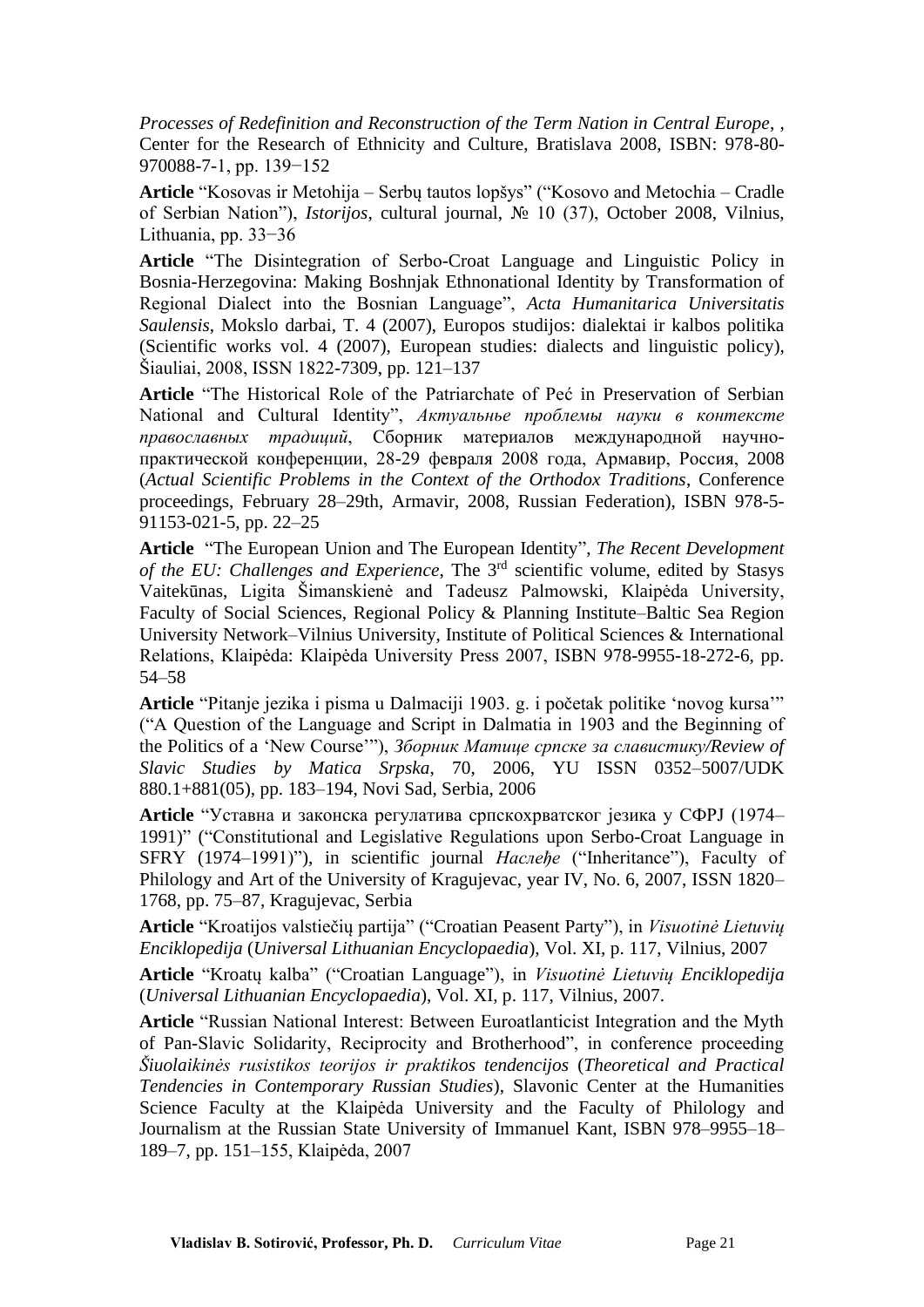**Article** "Pitanje jezika i pisma u Dalmaciji 1903. g. i početak politike 'novog kursa'" ("A Question of the Language and Script in Dalmatia in 1903 and the Beginning of the Politics of a 'New Course'"), in scientific anthology *Microlanguages, Languages and Interlanguages. Anthology in Honour of Professor Alexander Dmitrievich Dulichenko* (eds. A. Kunnapa, V. Lefeldt, S. N. Kuznetsova), Tartu University, Dept. of Slavonic Philology, ISBN 9949–11–444–6, pp. 204–213, Tartu, Estonia, 2006

**Article** "Kosovo mūšis" ("Kosovo battle"), in *Visuotinė Lietuvių Enciklopedija* (*Universal Lithuanian Encyclopaedia*), Vol. X, pp. 657–658, Vilnius, 2006

**Article** "The Croatian National Revival Movement (The "Illyrian Movement") and the Question of Language in the Phase from 1830 to 1841", in scientific journal *Наслеђе* ("Inheritance"), Faculty of Philology and Art of the University of Kragujevac, year III, No. 4, 2006, ISSN 1820–1768, pp. 101–116, Kragujevac, Serbia

**Article** "Kolizijos Pietričių Europoje: Tarptautiniai santykiai, užsienio jėgų interesai ir 'Albanų klausimas'" ("Collisions in South-East Europe: International Relations, Interests of Foreign Powers and 'Albanian Question'"), in scientific-cultural journal *Naujoji Romuva*, vol. 3 (556), pp. 42–47, October 2006/vol. 4 (557), pp. 53–58, December 2006, ISSN 1392–043X, Vilnius, Lithuania

**Article** "Srpska politička desnica i srpsko nacionalno pitanje u Trojednici krajem XIX. veka" ("Serbian Political Right and Serbian National Question in Triune Kingdom at the end of 19<sup>th</sup> c."), *Zgodovinski časopis/Historical review*, 60, 1–2 (133), ISSN 0350–5774, 2006, pp. 123–137, Ljubljana, Slovenia

**Article** "The Idea of Pan-Slavic Ethnolinguistic Kinship and Reciprocity in Dalmatian and Croatian Literature, 1477–1706", in scientific journal *Jaunųjų mokslininkų darbai/Journal of Young Scientists*, 1 (8), ISSN 1648–8776, 2006, pp. 174–178, Šiauliai University Press, Šiauliai, Lithuania

**Article** "Juodkalniečiai" ("Montenegrins"), in *Visuotinė Lietuvių Enciklopedija* (*Universal Lithuanian Encyclopaedia*), Vol. IX, p. 13, Vilnius, 2006.

**Article** "The Croatian National Revival Movement (The "*Illyrian Movement*") and the Question of Language in the Phase from 1830 to 1841", in *Second International Conference Proceedings: Nation and Language: Modern Aspects of Socio-Linguistic Development*, Kaunas University of Technology, ISBN 9955–25–040–2, pp. 219– 226, Kaunas 2006

**Article** "Kritika interpretacije filoloških stavova Vuka Stefanovića Karadžića od strane 'jugoslovenske integralističke filologije'" ("A Critique of Interpretation of Vuk Stefanović Karadžić's Philological Approaches by 'Yugoslav Integral Philology'"), *Зборник Матице српске за славистику/Review of Slavic Studies by Matica Srpska*, 68, 2005, YU ISSN 0352–5007/UDK 880.1+881(05), pp. 47–61, Novi Sad, Serbia, 2005

**Article** "Hrvatsko-srpski sporovi oko jezika i pisma u Trojednici (1848.–1861. g.)" ("Croatian-Serbian disputes concerning the language and alphabet in the Triune Kingdom, 1848–1861"), *Slavistica Vilnensis*, Kalbotyra 53 (2), 2004, ISSN 1392– 1517, pp. 87–108, Vilnius University Press, Vilnius, Lithuania, 2005

**Article** "Emigration, Refugees and Ethnic Cleansing in Yugoslavia 1991–2001 in the Context of Transforming Ethnographical Borders into National-State Borders", in *Beginnings and Ends of Emigration: Life without Borders in Contemporary World*, A collection of scholarly essays, (edited by Dalia Kuizinienė), issued by Vytautas Magnus University and The Lithuanian Emigration Institute, Kaunas: Versus Aureus, ISBN 9955-601-50-7, pp. 85–108, Lithuania, 2005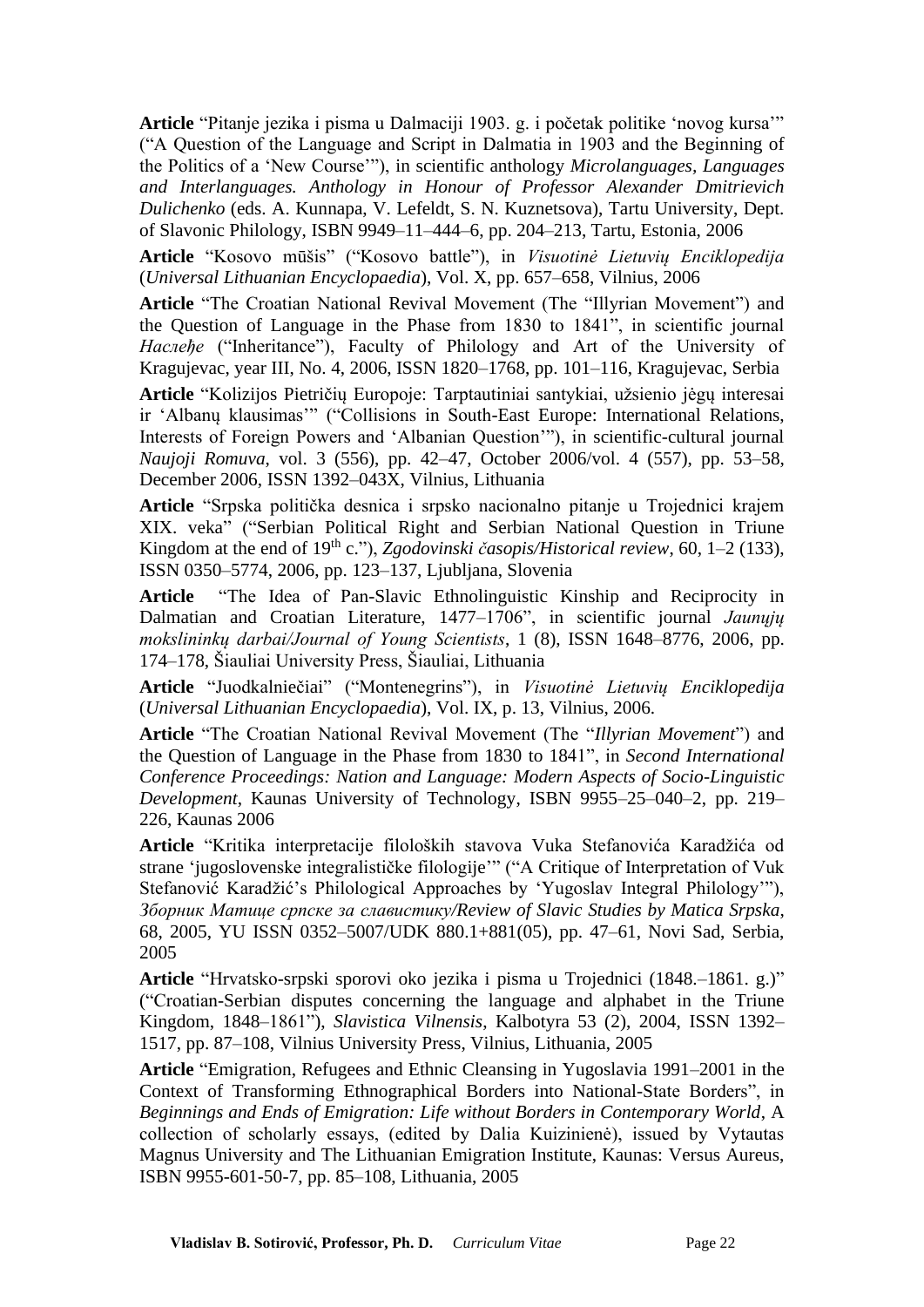**Article** "Nacionalno samoodređenje Hrvata i Srba putem jezika u Trojednoj Kraljevini Dalmaciji, Hrvatskoj i Slavoniji, 1835.–1848. g." ("National selfdetermination of the Croats and Serbs by the language in the Triune Kingdom of Dalmatia, Croatia and Slavonia, 1835–1848"), *Zgodovinski časopis/Historical review*, 58, 3–4 (130), ISSN 0350–5774, 2004, pp. 377–389, Ljubljana, Slovenia

**Articles** upon historical-current Baltic affairs published in Serbian national daily *Dnevnik*, October-December 2004.

**Article** "Rytų klausimas" ("Eastern Question"), in scientific-cultural journal *Naujoji Romuva*, 2004 vol. 1 (546), pp. 45–49, March 2004, vol. 2 (547), pp. 57–61, May 2004, vol. 4 (549), pp. 61–69, December 2004, ISSN 1392–043X, Vilnius, Lithuania

**Article** "Glagolika" ("Glagolitic script"), in *Visuotinė Lietuvių Enciklopedija* (*Universal Lithuanian Encyclopaedia*), Vol. VI, p. 758, Vilnius, 2004.

**Article** "Bosnių kalba" ("Bosnian language"), in *Visuotinė Lietuvių Enciklopedija* (*Universal Lithuanian Encyclopaedia*), Vol. III, p. 382, Vilnius, 2003

**Article** "Pietų Slavų unifikacijos idėjos raida" ("Development of the Idea of South Slavic Unification"), in scientific-cultural journal *Naujoji Romuva*, 2003 vol. 2 (543), ISSN 1392–043X, pp. 50–55, September 2003, Vilnius, Lithuania

**Article** "The Idea of Greater Croatia in the Seventeenth-Century", in Conference proceeding material *Statehood Beyond Ethnicity: Comparative and Trans-National Perspectives in Europe*, Södertörns högskola, University College – Baltic and East European Graduate School, Fleminsberg near Stockholm, 2003, Sweden, pp. 149–189

**Article** "Jezik i pismo kao faktori nacionalnog određenja Hrvata i Srba u XIX. veku" ("Language and Orthography as Factors in National Self-Determination of the 19<sup>th</sup>century Croats and Serbs"), *Slavistica Vilnensis*, Kalbotyra 51 (2), 2002, ISSN 1392– 1517, pp. 39–48, Vilnius University Press, Vilnius, Lithuania, 2002

**Article** "Didysis Kosovo kankinys", ("The Great Kosovo's Martyr") in scientificcultural journal *Naujoji Romuva*, 2002 vol. 4 (541), ISSN 1392–043X, pp. 56–61, December 2002, Vilnius, Lithuania

**Article** "Shaping the Borderlands of *Pax Sovietica Commonwealth* in Central and Southeastern Europe: the Communist Party of Yugoslavia and the Soviet Union during the Second World War", *Lietuvos Istorijos Studijos*, Mokslo darbai, vol. 10, 2002, ISSN 1392–0448, pp. 65–82, Vilnius University Press, Vilnius, Lithuania, 2002

**Article** "Tautinė tapatybė: kas yra albanai? Ilyriškoji albanų antroponimija ir etnogenezė" ("National Identity: Who are the Albanians? The Illyrian Anthroponymy and the Ethnogenesis of the Albanians"), scientific-cultural journal *Liaudies Kultūra*, 2002 vol. 3 (84), ISSN 0236–0551, pp. 31–43, April 2002, Vilnius, Lithuania

**Article** "Civilizacijų konfliktas Balkanuose?" ("The Clash of Civilizations in the Balkans?"), in scientific-cultural journal *Kultūros Barai*, 2001 vol. 11, ISSN 0134– 3106, pp. 50–51, November 2001, Vilnius, Lithuania

**Article** "*Serbia Rediviva*: Меморандум митрополита Стратимировића из 1804. г. о стварању *словенскосрпске велике кнежевине*" ("*Serbia Rediviva:* Memorandum of Metropolitan Stratimirovic from 1804 upon creation of *Slavonic-Serbian Grand Duchy*"), *Slavistica Vilnensis*, Kalbotyra 50 (2), 2001, ISSN 1392–1517, pp. 9–30, Vilnius University Press, Vilnius, Lithuania, 2001

**Article** "Balkanai: Civilizacijų ir politinės įtakos sferų kryžkelėje" ("The Balkans: Crossroads of civilizations and political spheres of influences"), in scientific-cultural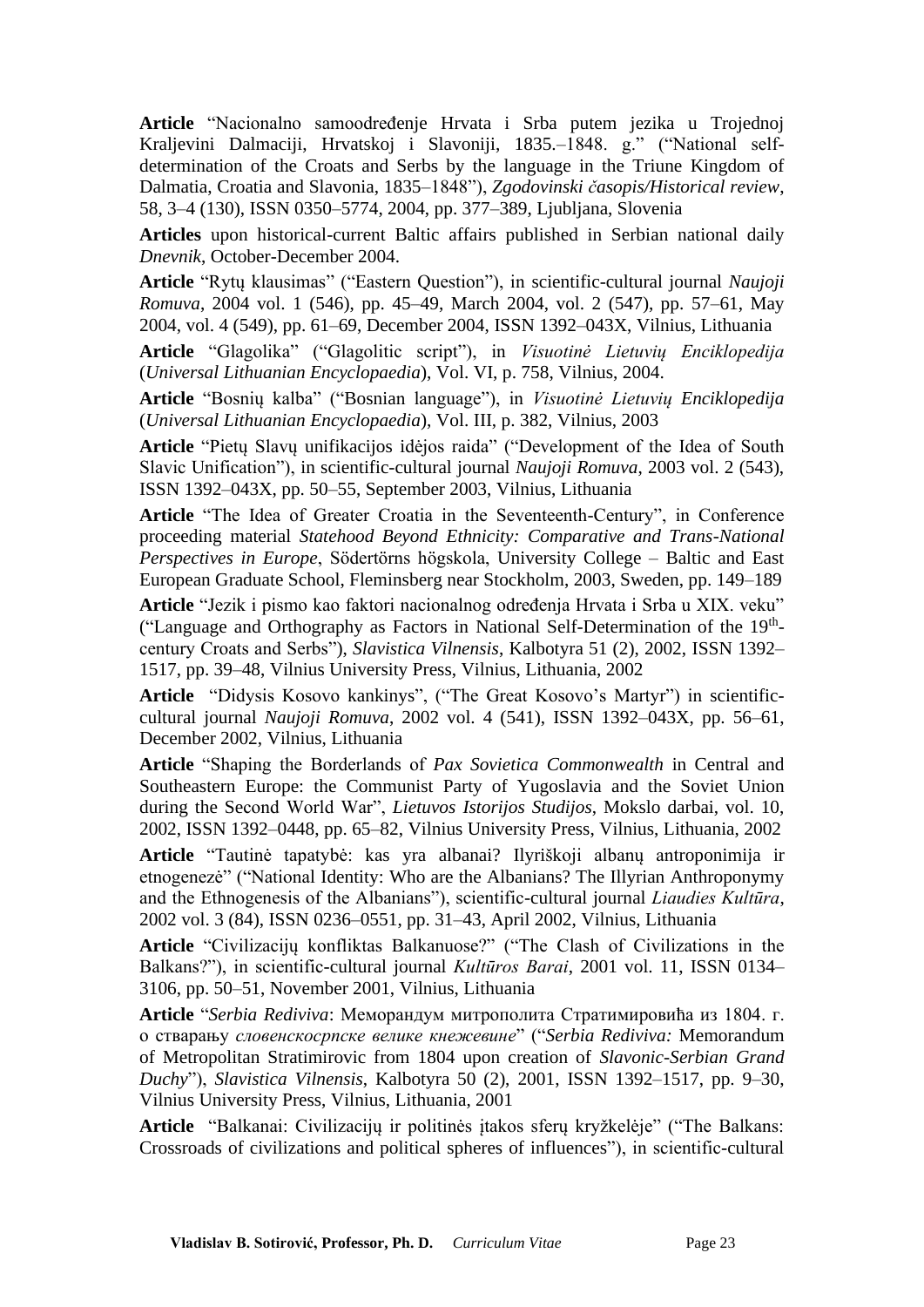journal *Naujoji Romuva*, 2001 vol. 2 (535), ISSN 1392–043X, pp. 17–22, July 2001, Vilnius, Lithuania

**Article** "Moterų istorija jugoslavijos istoriografijoje" ("Writing women history in Yugoslav historiography"), in scientific-cultural journal *Kultūros Barai*, 2001 vol. 5, ISSN 0134–3106, pp. 83–85, May 2001, Vilnius, Lithuania

**Article** "Nineteenth-century Ideas of Serbian 'Linguistic' Nationhood and Statehood", *Slavistica Vilnensis*, Kalbotyra 49 (2), 2000, ISSN 1392–1517, pp. 7–24, Vilnius University Press, Vilnius, Lithuania, 2000

**Articles** 1) "'Kosovo scenarijus' Makedonijoje'" ("Kosovo Scenario' in Macedonia"), August 23-30, 2001 (№ 34), p. 32, 2) "Kosovo albanai plečia tėvynę" ("Kosovar Albanians are enlarging their motherland"), January 11–17, 2001, № 1451 (№ 2), p. 30, and "Neišrišamas Kosovo mazgas" ("Unloosed Kosovo Knot"), November 29th, 2007, № 48, p. 38, in political weekly magazine *Veidas* Vilnius, Lithuania

**Article** "Kosovo Knot" ("Koszovó csomója"), in political-cultural monthly journal *Beszélő*, III. folyam, IV. évfolyam, 6. szám, ISSN 0865–4093, pp. 30–35, June 1999, Budapest, Hungary

**Articles** upon global politics published at Centre for Research on Globalization's homepage: www.globalresearch.ca, and at Oriental Review – Open Dialog Research Journal's homepage: www.orientalreview.org, 2014−onward

**Articles** upon historical-current Balkan and Southeast European affairs published in Lithuanian national dailies *Lietuvos Rytas*, *Respublika* and *Vakarų Ekspresas*, 1998– 2001/2007–2008

#### **LANGUAGE SKILLS:**

Native Serbian, fluent in English, Croatian, Bosnian, Montenegrin, Lithuanian, good in Russian, Macedonian

#### **COMPUTER SKILLS:**

Microsoft Office™ program Windows system, Word Processors, Wind Word, Word Perfect, Excel, Access, Databases, Electronic Mail Program, CCMAIL for Windows, JSTOR, Internet, creation and maintenance of the Word Press web pages

#### **REFERENCE PERSONS**

**Dr. Viktorija Palubinskienė**, Director, SMK – University of Applied Social Sciences, Vilnius Campus, Kalvarijų g. 137E, LT-08221, Vilnius, Lithuania (Lietuva), E-mail: viktorija.palubinskiene@smk.lt, Phone: +370 610 74 985

**Prof. Dr. Šarunas Liekis**, Dean of the Faculty of Political Sciences and Diplomacy, Vytautas Magnus University, Office 102, Gedimino g. 44, LT-44246 Kaunas, Lithuania (Lietuva), E-mails: dek@pmdf.vdu.lt, s.liekis@pmdf.vdu.lt, Phone: (837) 206 702, Fax: (837) 206 709

**Prof. Dr. João Carlos Graça**, Lisbon University, Lisbon School of Economics & Management, Rua Miguel Lupi No. 20, Office 213, 1249-078 Lisbon, Portugal, Email: jogra1958@netcabo.pt, Phone: (+351) 213 925 938, Fax: (+351) 213 925 940

Vladislav B. Sotirovic